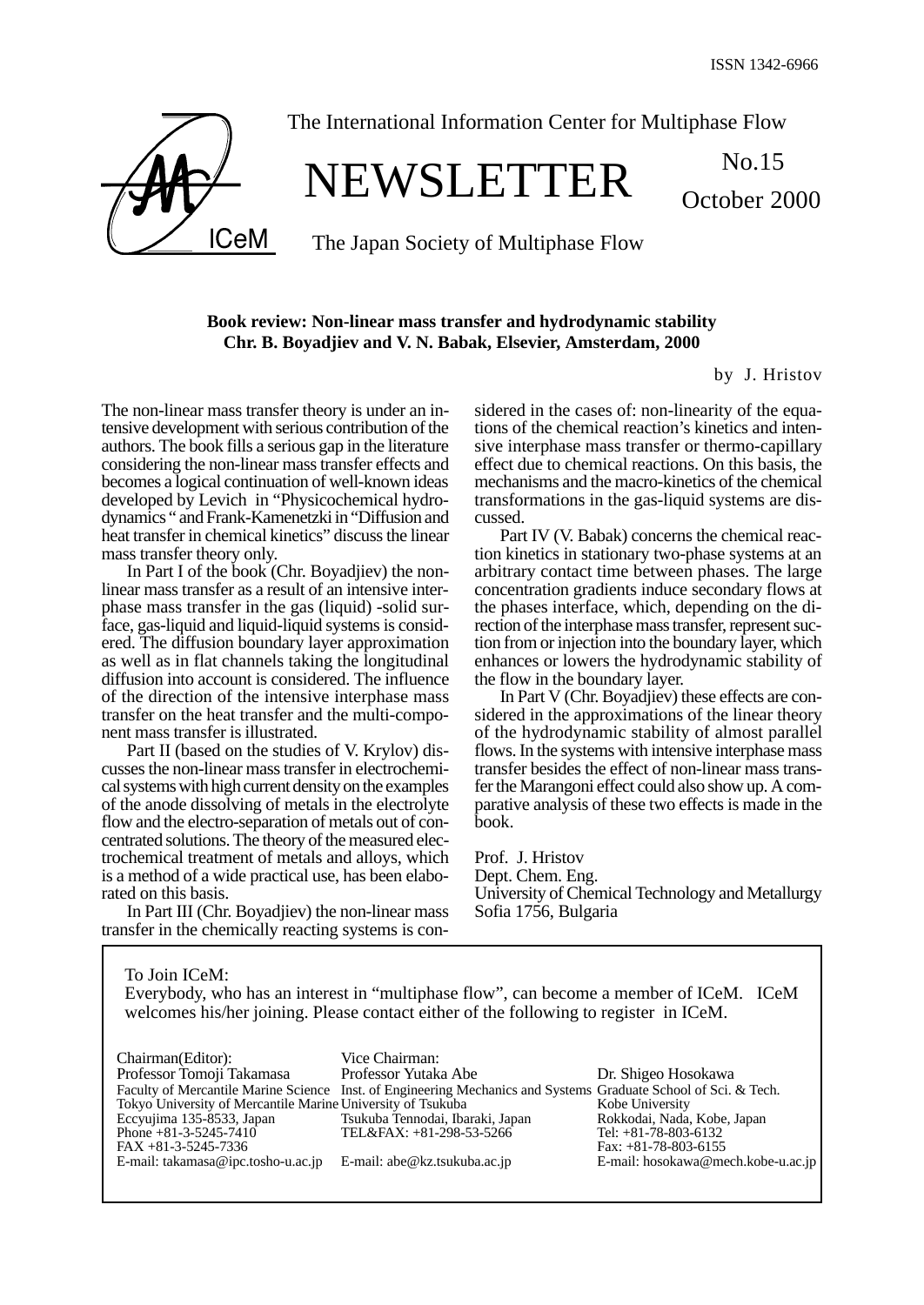#### **Report on UK-Japan Seminar on Multiphase Flow and Nuclear Safety**

- ::::::: The<br>::::::: British<br>::::::: Council
	- UK-Japan Seminar on Multiphase Flow and Nuclear Safety Imperial College, London February 10-11, 2000 Programme

- **Thursday 10 February**  $09.15 - 09.30$
- 09.30-10.05
- **K. Mishima**: A non-equilibrium mechanistic heat transfer model for post-dryout dispersed flow regime
- $10.05 10.40$
- **Z. Gao**, J. M. Smith and H. Mueller-Steinhagen: Void fraction distribution in sparged and boiling reactors with modern multiple impellers.
- 10.40-11.00
- **N. Saito**, T. Kunugi and A. Serizawa: Numerical simulation of forced convective subcooled flow boiling<br>11.20 Break
- $11.00 11.20$
- 11.20-11.55
- **M. Ozawa**: Solved and unsolved problems in boiler systems: Learning from accidents
- 11.55-12.30
- V. Wadekar, **B. Hedley**: Two-phase flow and nucleate boiling<br> $12.30-13.00$  D
- Discussion<br>Lunch
- $13.00 14.00$
- 14.00-14.35
- **M. R. Malayeri**, J. M. Smith and H. Mueller-Steinhagen: Temperature effects in air/water two-phase pipeline bubbly flows
- 14.35-15.00
- **N. Shimada** and A. Tomiyama: (N+2)-Field modelling for bubbly flow simulation 15.00-15.30
- **A. Tomiyama** and N. Shimada: Several problems to be solved for the improvement of the (N+2)-field model
- 15.30-16.00 Break
- 16.00-16.35
- **M. Watanabe**: Numerical simulation of bubble behaviours in a circular tube - with the existence of other bubbles -
- 16.35-16.50
- **E. Serizawa**, Y. Matsumoto, M. Ozawa, T. Kunugi and A. Serizawa: Vortex bubble ring: Numerical and experimental approaches

16.50-17.25

**T. Takamasa**: Detailed measurement on gas-liquid interface using stereo image-processing method and laser focus displacement meters

by Mamoru Ozawa

17.25-18.00 Discussion<br>19.00- Dinner (17 Dinner (170 Queen's Gate)

#### **Friday 11 February**

09.30-10.05

**T. Hibiki** and M. Ishii: Two-group interfacial area transport equations at bubblyto-slug flow transition in a vertical round pipe

10.05-10.40

- R. I. Issa and **M. Kempf**: Numerical simulation of slug initiation and development in nearly horizontal pipes
- $10.40 11.10$

11.10-11.45

- **B. J. Azzopardi**: The division of horizontal slug flow at a small diameter T-junction (preliminary report)
- 11.45-12.20
- **W. M. Dempster**, and M.T. Stickland: Liquid velocity field measurements at the plug/slug transition in horizontal pipes
- $12.20 \hat{12.45}$  Discussion<br>12.45-13.45 Lunch 12.45-13.45
	-
	- 13.45-14.20





Photo 1 Participants



Photo 2 Prof. Hewitt and student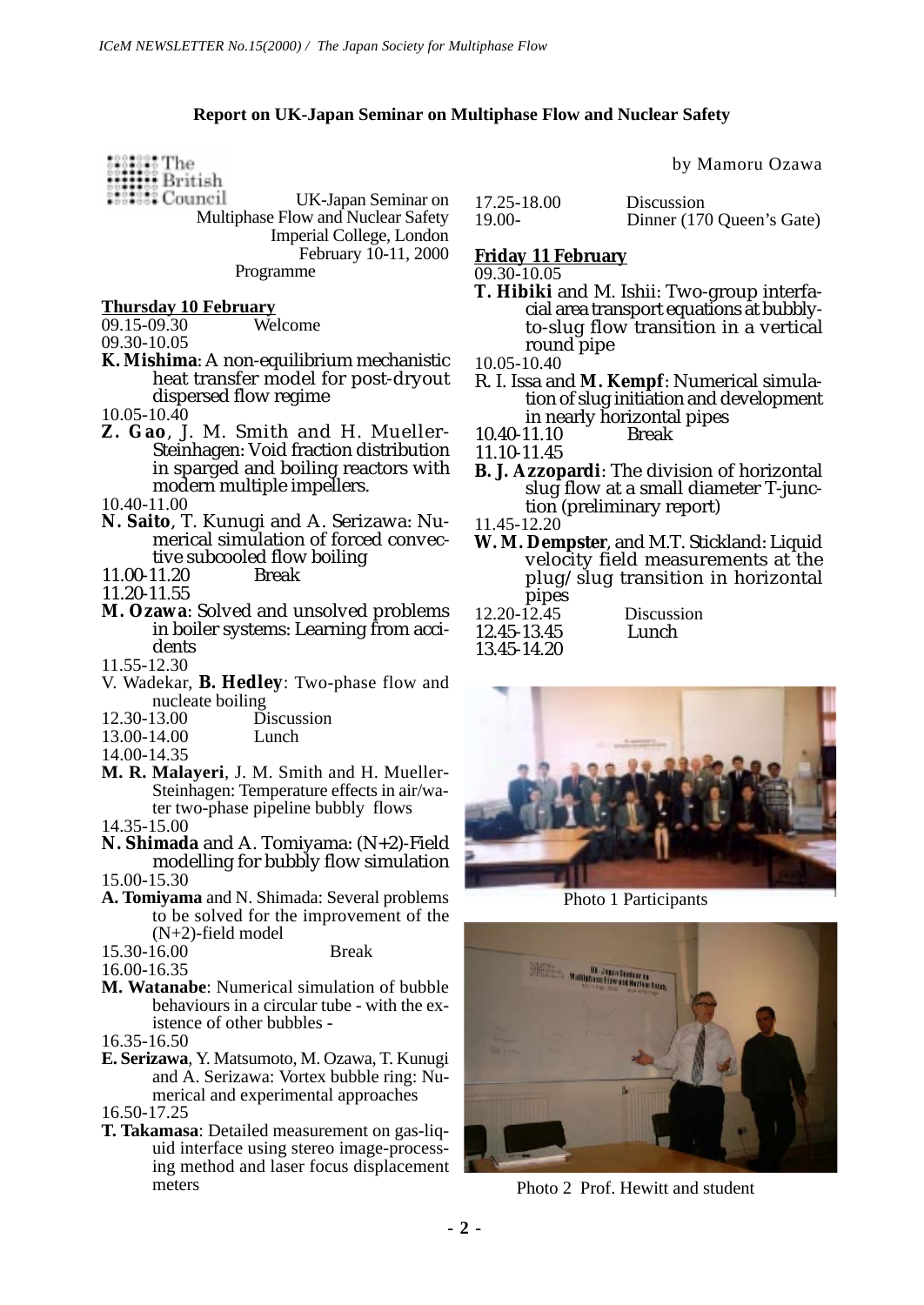- **A. Serizawa**: Experimental and numerical study of 2-dimensional behaviour of liquid film flow and liquid droplets in rod bundle geometry with spacers
- 14.20-14.55
- G. F. Hewitt and **J. Barbosa**: Multi-component droplets: A new dimension in annular flow modelling<br>15.25 Break
- 14.55-15.25

15.25-16.00

**T. Okawa**: Numerical simulation of annulardispersed flows in round tubes and

annuli using a multi-fluid model 16.00-16.35 **R. I. Issa** and D. Adechy: A numerical model for annular flow<br> $16.35 - 17.15$ 

Discussion and Closure

Professot Mamoru Ozawa Dept. of Mechanical Engineering Kansai University Suita, Osaka, Japan E-mail:ozawa@kansai-u.ac.jp

### **Report on the 8th Italian National Heat Transfer Conference Cernobbio, Italy**

by Alfonso Niro

The 18th Italian National Heat Transfer Conference was held in Cernobbio, Italy, and it was organised by the Politecnico of Milan under the auspices of UIT, the Italian society for thermal-fluid dynamics. Since UIT conferences were started in 1983, they have become established as a premier forum for the Italian researchers in thermal sciences and heat transfer where scientific and technical ideas may be exchanged.

Cernobbio is a charming town on Lake Como coast, 5 chilometers from Como itself. For the beauty of the landscape and the richness of the historicalartistic patrimony, the Lake Como is a favorite place of the international tourist in northern Italy.

The Conference followed broadly the same pattern as in the late UIT conferences, namely, with 4 invited lectures and the technical papers presented in 6 Poster Sessions. Each poster session was introduced by the chairman who gave a critical presentation of the contributed papers.

The invited lectures of this year were the following:

- Pushing Back the limits for CFD, by Dr. Michael Engelman, Fluent Inc.
- Some implications of non-newtonian fluid dynamics on heat transfer, by Prof. Giuseppe Marrucci, University of Naples Federico II, Italy.
- Multi-scale analysis of diabatic bubbly flow, by Prof. Iztok Zun , University of Ljubljana, Slovenia.
- Visual investigation of boiling phenomena in CHF subcooled flow boiling, by Dr. Gian Piero Celata, ENEA, Institute of Thermal-Fluid Dynamic, Rome, Italy.

The first lecture offered an important point of view on the state-of-art of CFD technology and research activities. Among the challenges for the CFD developers, the most important ones are a robust interface with CAD and a mesh handling technology, a new mathematical approach with automatic convergence control and tools for adaptive

geometric design based on the CFD analysis results. In his lecture, Prof. Marrucci faced implications risen on heat transfer by viscoelastic fluids, inasmuch as most of the industrial chemicals and many fluids in the food processing and biochemical industries are viscoelastic and undergo heat exchange process either during their preparation or in their application Finally, the last two lectures dealt with two-phase flow. The former critically considered mesoscale vs. microscale phenomena in a diabatic bubbly flow, providing a computational framework to predict both global and local characteristics, such as convective coefficients and CHF. The latter presented a detailed and very intersting analysis, supported by visual observations by means of high speed moovies support and quantitative measurements, of events and mechanisms leading to CHF in subcooled flow boiling from the onset of thermal crisis up to heater burnout.

The technical papers presented were 77 (41 in English) and most of them showed a good scientific or engineering relevance. The papers were concerned with the conference themes as below

- 1. thermal-fluid dynamics of single-phase flow system (21 papers);
- 2. thermal-fluid dynamics of two- phase flow system (19 papers);
- 3. computational thermal-fluid dynamics (17 papers);
- 4. heat transfer in high density power plants (9 papers);
- 5. heat transfer in the enviromental control system (7 papers);
- 6. bio-fluid dynamics (4 papers).

Among the papers of the first session, 6 papers reported experimental results obtained by means of non-intrusive optical methods, ranging from dynamic thermography to speckle photography, whereas thermal characteristics of enhanced surfaces were the object of other 5 papers. In the two-phase flow session, 5 papers faced boiling problems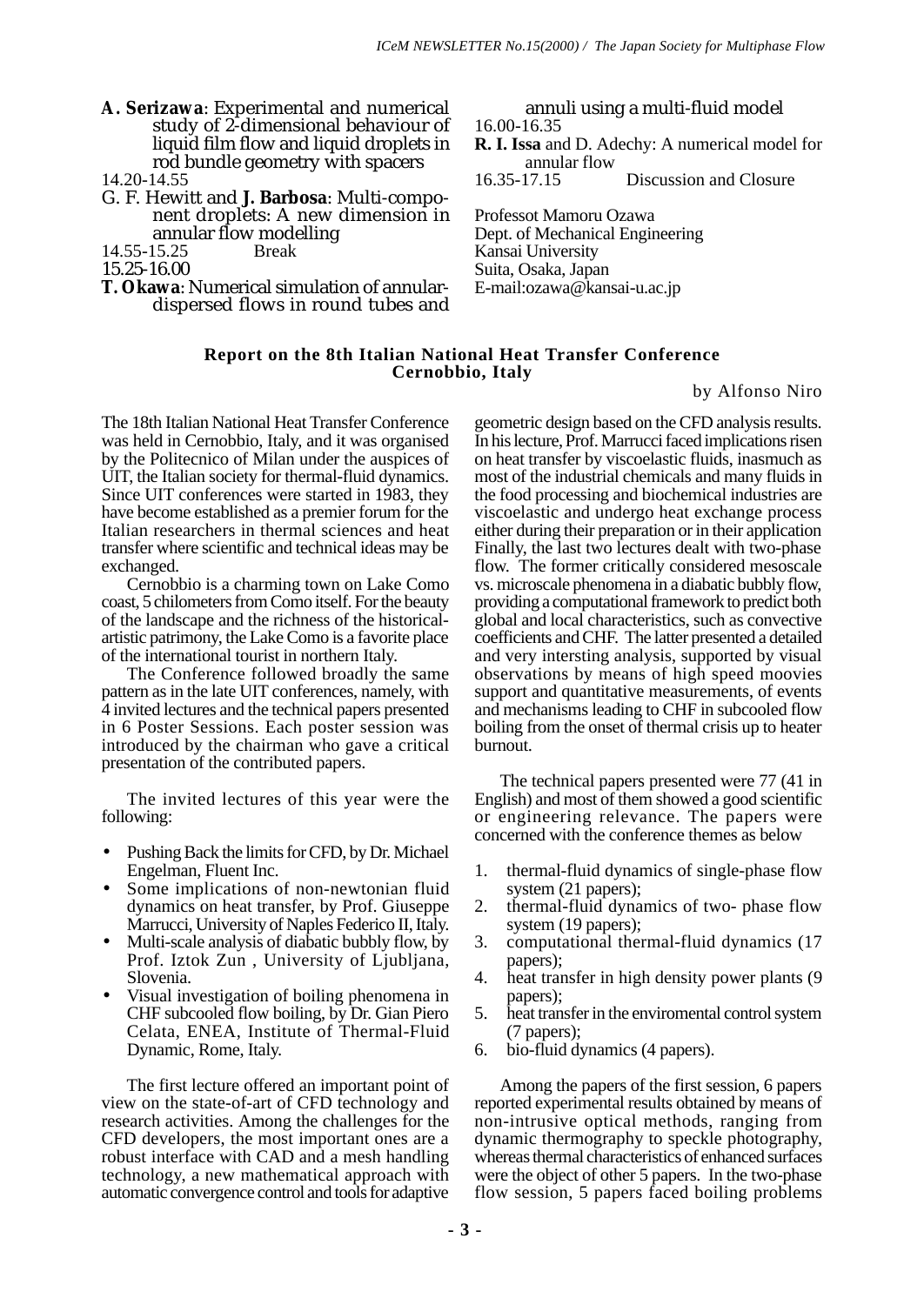including bubble dynamics and electric-field effects, 3 papers dealt with convective condensation with both traditional and new refrigerants, and 4 papers were concerned with adiabatic two-phase flows. Among 17 papers of the computational fluiddynamics session, more than half ones (9) reported on work performed by commercial code, further confirming that CFD codes are a current tool in the engineering activities. Most papers of the session 4 dealt with modelling of thermal-hydraulic phenomena in fission or fusion reactors. Thermal analisys of building components were considered in 5 papers of the session 5, whereas the other two were concerned with heat transfer in porous media. Finally, in the bio-fluid dinamyc session two interesting problems are faced, i.e., a fluid-structure approach for the study of a pulsatile pump and a numerical investigation of transport and absorption phenomena of blood solutes.

Finally, the Conference was attended by more than 100 people, included about 20 foreigners. For the number of contributed papers and partecipants, this edition resulted particulary successful.

Prof. Alfonso Niro Dipartimento di Energetica - POLITECNICO DI MILANO Piazza Leonardo da Vinci 32 - I-20133 MILANO phone: (+39) 02.2399.3905 / fax (+39) 02.2399.3940 e-mail: Alfonso.Niro@polimi.it

#### **Report on 4th Minsk International Seminar "Heat Pipes, Heat Pumps, Refrigerators" 4-7 September, 2000, Minsk, Belarus**

by Leonard L. Vasiliev

4-7 September, 2000 in Minsk , Belarus was held the 4th Minsk International Seminar and Exhibition "Heat Pipes, Heat Pumps, Refigerators".

 This is a Fourth biennial Minsk International Seminar and exhibition "HEAT PIPES, HEAT PUMPS, REFRIGERATORS" since 1993 under the auspices of NIS Association "Heat Pipes", Luikov Heat and Mass Transfer Institute, National Academy of Sciences of Belarus, International Institute of Refrigeration and some other Ministries and Institutions.

 The main goal of these meetings is still the same – to provide an opportunity for scientists and engineers particularly from the Former Soviet Union and its neighboring countries to meet the researchers and specialists from western countries and the world leading countries in the field of heat pipes, sorption heat pumps and refrigerators. There are well known meetings all over the world in the field of heat pipes and sorption machines. Today International Heat Pipe Conferences have a very good reputation since 1973, the date of the First Heat pipe Conference in Stuttgart ( Groll, 1973). The next Conferences were in Bologna (Busse, 1976), London (Reay, 1081), Tsukuba (Oshima, 1984),Grenoble (Curtilla, 1987), Minsk (Vasiliev, 1990), Beijing (Tongze Ma, 1992), Albuquerque (Merrigan, 1995), Stuttgart (Groll, 1997), Tokyo (Maezawa, 1999).

 Heat pumps and refrigerators Conferences such, as Stockholm (Wettermark, 1980), Paris (CEC, 1985), Tokyo (Watanabe, 1991), Paris ( Meunier,1992), New Orleans (Redermacher, 1994), Montreal (Nikanpour, Hosatte, 1996), Munich (Ziegler, 1999).

 Minsk International Seminars ( 1993, 1995, 1997, 2000) are a middle size designed scientific meetings oriented on beneficial application of heat pipes in sorption machines. The main goal of Minsk Seminar is to combine efforts of heat pipe specialists and sorption machines specialists to solve the problem of heat and mass transfer enhancement in nature friendly heat pumps, refrigerators, heat exchangers and to improve the ecology of our planet and reduce the energy consumption. The second important problem to solve is the electronic equipment thermal control (computers, Telecom systems, space environmental two-phase thermal control technology, et.).

 The first reason to this activity with Minsk Seminar foundation was a USSR patent pending No. 174411 "Heat Pipe" ( B. I. 24, 30.06.1992). This device combines the enhanced heat and mass transfer in conventional heat pipes with sorption phenomena of sorbent bed inside it. It means, that this device could be used as a sorption machine element and be cooled and heated as a heat pipe.

The 4<sup>th</sup> Minsk Seminar Proceedings incorporate 50 papers, including 8 invited lectures. Approximately 60 participants attended this Seminar , representing 17 countries, such as:

Russia, Belarus, Ukraine, USA, France, Germany, Holland, Canada, South Africa, China, Korea, Japan, India, Czech Republic, Poland, Lithuania.

 The contributions were presented as oral lectures, or as posters. If you compare the discussions from the meeting in 1993 (First Minsk Seminar) with today program you may be amazed how modest the progress is: solid sorption machines still are said to be at the edge of breakthrough and need to be competitive to mechanical vapor compression heat pumps and refrigerators. But heat pipe technology progress for today is evident - miniature heat pipes are used in 80% of Notebook Pcs produced in millions in the world.

 Heat pipe technology in the near future will be a good opportunity to change the sorption chillers technology and improve its performance. The most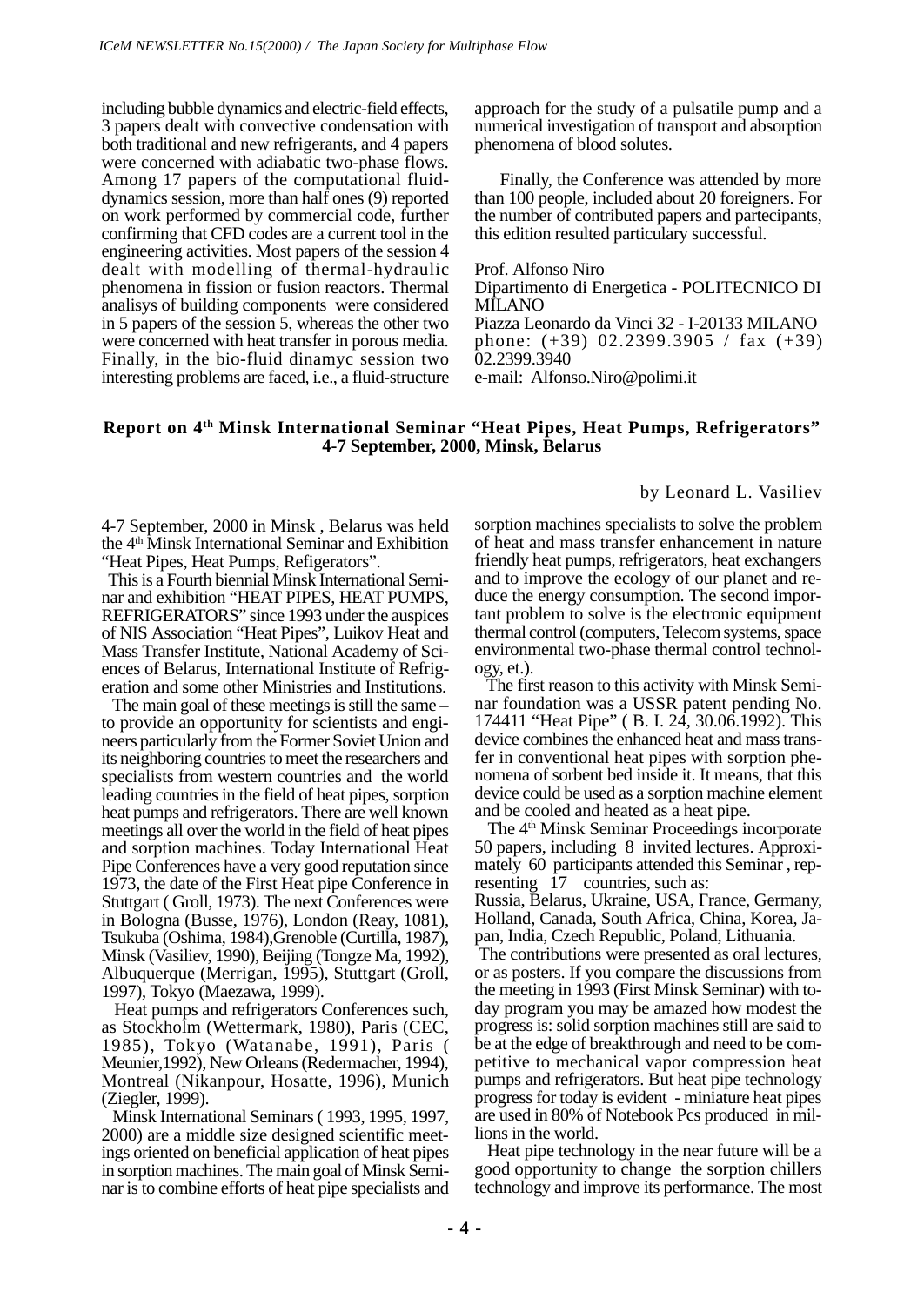important change in this field is sorption machines efficiency, compactness and reliability. Unfortunately till now sorption heat pumps and refrigerators are considered as a niche technology not so well known for the engineers. Therefore not only the industry, but academia also is responsible of future progress in this area. We believe that such a way of dealing with scientific matters will promote personal contacts, extremely needed for scientists and engineers from East and West European countries and the world leading countries.

Leonard L. Vasiliev, Seminar Chairman, September 2000, Minsk, Belarus E-mail : lvasil@ns1.hmti.ac.by

## **Report on CHISA 2000 Congress, Symposium on Computational Fluid Dynamics (CFD)**

## **14th International Congress of Chemical and Process Engineering,**

by Juraj Kosek, Dalimil Šnita

The CHISA 2000 congress was organized by the Czech Society of Chemical Engineering. The congress was composed of 9 general topics and 10 specialized symposia. One of these was Symposium on Computational Fluid Dynamics whose aim was to review the latest developments and to provide a stimulating atmosphere for critical and research initiatives.

The title of the plenary lecture presented by Prof. H. Van den Akker from Delft University of Technology, Netherlands was "Computational fluid dynamics: more than promise to chemical engineering". By virtue of recent dazzling growth in computer power, the description of chemical engineering problems in local terms by means of Computational Fluid Dynamics has become quite feasible. In the plenary lecture, the state of the art of CFD was presented and illustrated with sample flow fields obtained via various types of CFD. The relevance of such simulations for the chemical engineer was demonstrated for a number of cases (e.g., chemical reactors, cyclones, crystallizers). The CFD is thus becoming the essential tool of chemical engineering.

More than 20 oral and a number of poster presentations at the Symposium on CFD compromised the following main topics:

- · General papers
- · Mixing processes
- · Multiphase reactors
- · Heat and mass transport
- · Applications to reaction engineering
- · Microfluidics
- · Turbulence applications
- · Viscous flows
	- The lectures at the Symposium on CFD

raised a stimulating discussion on interesting problems, for example:

- ·Large eddy simulations for industrial flows,
- ·Dynamic simulations of multiphase flows in bubble column reactors,
- ·Influence of dispersed solid phase on flow field in jet loop reactors,
- ·CFD calculations of two-phase flow on elements of structured packing,
- ·Application of the Euler/Lagrange approach to liquid-solid flows in stirred vessels,

·CFD simulations of particle distribution in an unbafled high-aspect ratio stirred vessel,

- ·Verification of CFD predictions by tracer experiments,
- ·Estimation of oxygen mass transfer in activated sludge aeration tanks by CFD modeling,
- ·Simulation of turbulent mixing in precipitation reactors,
- ·CFD predictions of gas explosions in a baffled, vented enclosure,
- ·Prediction of flow profiles in rotating basket reactor, etc.

More than 1100 participants and more than 1200 papers have been registered at CHISA 2000. The full texts of all lectures and posters submitted to the CHISA 2000 congress were distributed to all participants on the CD-ROM. The next international CHISA congress will be held in 2002 in Prague.

Juraj Kosek, Dalimil Šnita Scientific secretaries, Symposium on CFD Department of Chem. Engineering, Prague Institute of Chem. Technology, Technicka 5, 166 28 Prague 6, Czech Republic

## **Japan Society for Multiphase Flow (JSMF)**

http://flow.human.nagoya-u.ac.jp/JSMF/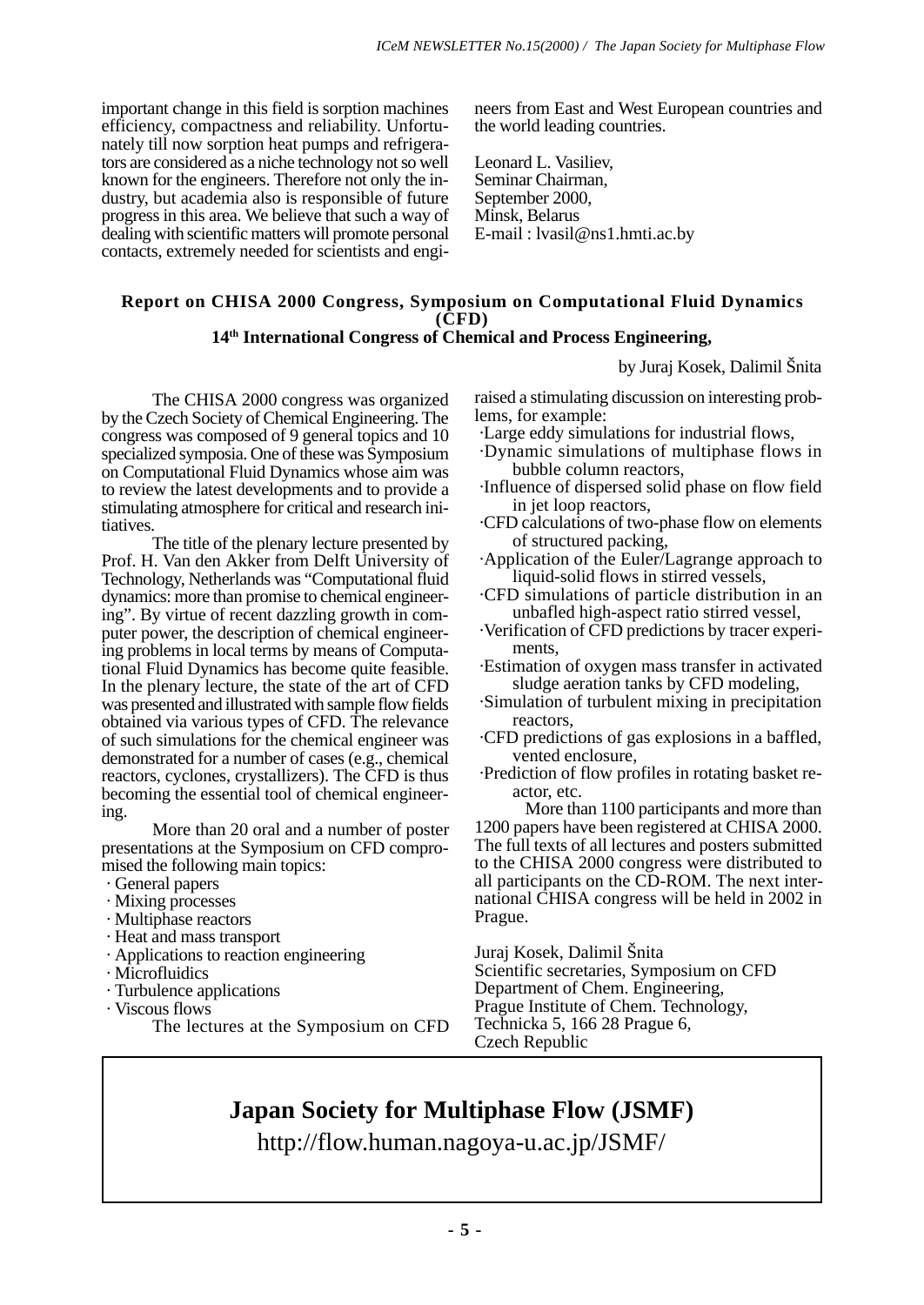#### **Report on the 1st JSMF Annual Meeting July 13-14, 2000, Sendai, Japan**

by Toshiaki Ikohagi

The first JSMF Annual Meeting was held by the Japanese Society for Multiphase Flow, in Sendai, Japan, July 13-14, 2000. This national meeting was first organized jointly with the 19th Multiphase Flow Symposium 2000 which has took place every year under the sponsorship of Science Council of Japan. The meeting gave multiphase flow scientists, engineers and students an opportunity to get together for discussing the wide range of multiphase flow problems and for promoting the interchange of recent information and new ideas.

The meeting was attended by 228 participants.

Total 122 oral presentations were made in 6 organized sessions, 1 symposium session and 8 general sessions. The 2nd JSMF Annual Meeting will be held in July 12-13, 2001 and Prof. S. Yuu, Kyushu Institute of Technology, will organize it.

The followings are the contents of the 1st JSMF Annual Meeting and the 19th Multiphase Flow Symposium.

Prof. Toshiaki Ikohagi Tohoku University Inst. of Fluid Science E-mail : ikohagi@ifs.tohoku.ac.jp

#### **Report on the 4th Int. Conf. on Supercomputing in Nucl. Applications. September 4-7, 2000, Tokyo, Japan**

by Tadashi Watanabe

The fourth international conference on supercomputing in nuclear applications (SNA2000) was held in Tokyo, Japan, on September 4-7. The objective of the conference was to present the newest research results using numerical simulations in a wide variety of scientific and engineering fields, and to promote and encourage the introduction of computing technologies to research and development fields. Twelve oral sessions and two poster sessions were included in the conferece: High Performance Computing Infrastructre I,II,III, High Performance Computing Hardware, Reactor Engineering I,II, Material Science and Bioscience I,II, Fluid and Structural Engineering I,II, Environmental Science, and Radiation and Photon Science and Basic Research Fields. There were 16 invited talks, 30 oral presentations, and nearly 40 poster presentations. Among them, 15 presentations were related to fluid engineering: 4 for the plant analyses, 3 for turbulent flows, 2 for CFD-code analyses, 2 for fluid-structure interactions, 2 for basic two-phase flow analyses, 1 for sodium combustion, and 1 for reactive flows. There were 5 oral presentations for fluid engineering as follows.

In the invited talk entitled "Overview of the Simulation System 'IMPACT' for Analysis of Nuclear Power Plant Thermal Hydraulics and Severe Accidents," the development of the code system for analysing thermal-hydraulic phenomena during accidents of reactors was presented by Dr. Naitoh of NUPEC. In two presentations, the Star-CD code was used for detailed calculations in the core: one was for sub-channel analyses of PWR entitled "High Fidelity Thermal-Hydraulic Analysis Using CFD and Massively Paralle Computers" by the ANL group in US, and the other for design calculations of the accelerator driven system entitled "Large scale numerical simulations for the design of the Energy Amplifier Demonstration Facility" by CRS4 group in Italy. The development of the code system for analyses of sodiumcombustion entitled "Numerical Methodology for Sodium Combustion Evaluation of Fast Reactor" was presented by Dr. Yamaguchi of JNCRI. The development of the thermal-hydraulic code was reported in two presentations: one was for industrial large eddy simulations entitled "PRICELES: A Development Platform for Industrial Large Eddy Simulations" by the CEA group in France, and the other for reactive flow solver codes entitled "Reactive Flow Simulations in Complex Geometries with High-Performance Supercomputing" by the FZJ group in Germany.

In nuclear related fluid engineering fields, large scale numerical simulations using supercomputers or clusters are widely performed including parallel computations and graphics. The research area is ranging from detailed flow structures in two-phase and turbulent flows to complicated phenomena and plant dynamics during sever accidents. Numerical simulations are already one of the important technologies and will be more and more important for flow analyses in nuclear applications.

#### Dr. Tadashi Watanabe

R&D Group for Numerical Experiments Japan Atomic Energy Research Institute watanabe@sugar.tokai.jaeri.go.jp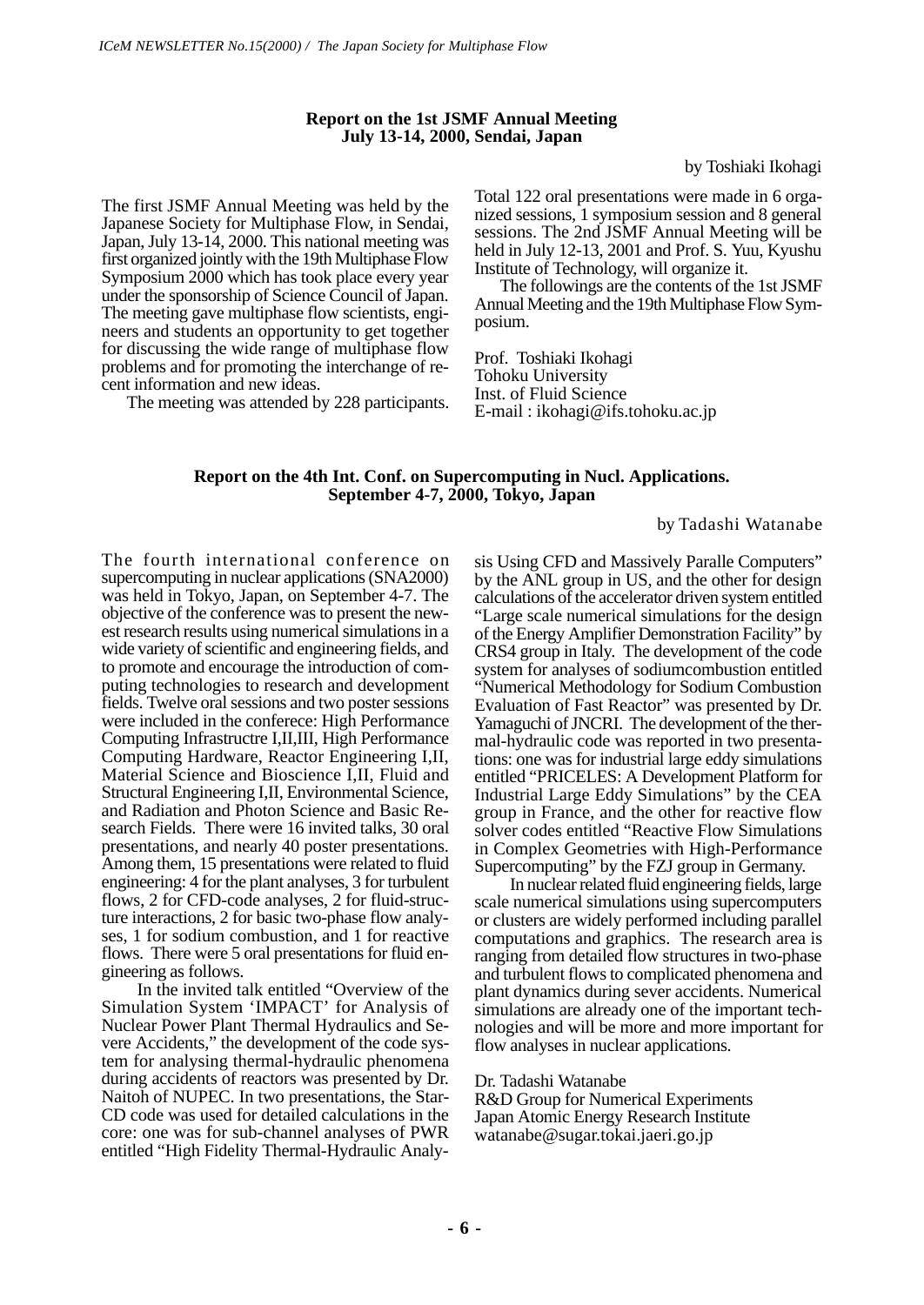#### **Report on the 3rd International Symposium on Turbulence, Heat and Mass Transfer April 3 - 6, 2000, Nagoya, Japan.**

by Y. Nagano

Symposium Co-Chairs:Prof. Y. Nagano, Nagoya Institute of Technology, Japan, and Prof. K. Hanjalic, Delft University of Technology, The Netherlands

The 3rd International Symposium on Turbulence, Heat and Mass Transfer was held from April 3 to 6, 2000, at the Nagoya Trade and Industry Center (Fukiage Hall), Nagoya, Japan. This triennial Symposium sought to continue the tradition established earlier in Lisbon, Portugal (1994) and Delft, The Netherlands (1997), in providing a forum for scientists and engineers from academia and industry who are active in the research of turbulence phenomena related to heat and mass transfer. The Symposium aimed to gather specialists in the field to present the state-of-the-art and recent progress, to exchange ideas and to discuss current problems, future needs and prospects. Major topics and new trends were introduced through the keynote lectures given by internationally recognized authorities.

We have published the monograph which covers different facets of the broad field: (1) Experiments and theories which elucidate the role of turbulence and its structure in the mechanisms of heat and mass transfer; (2) New experimental techniques for turbulent flow and heat/mass transport measurements; (3) Turbulence, heat and mass transfer in stagnation and recirculating regions, around separation and reattachment, and in rotating flows; (4) Unsteadiness and transients in turbulent heat and mass transfer; (5) Heat transfer augmentation by turbulence control; (6) Turbulence in two-phase flows: effects of turbulence in particulate, droplet and film heat and mass transfer;  $(7)$  Turbulence, heat and mass transfer in combustion and other reacting flows; (8) Direct numerical simulation, and large eddies and subgrid-scale modelling of turbulence, heat and mass transfer; (9) Turbulence modelling for forced and natural turbulent convection; (10) Environmental turbulence; and (11) Turbulence, heat and mass

transfer in special applications such as automobile and aircraft.

We received more than 150 abstracts. In view of the scheduled time allowed for presentation of papers in the Symposium, we reluctantly limit the number of papers to 117, including five keynote lectures. All the submitted papers were reviewed by members of the Scientific Advisory Committee and Organizing Committee, as well as by some other experts in the field, to whom we would like to express our thanks and appreciation. The selection of the papers was made on the basis of quality and scientific impact, as well as the relevance of the topic to the Symposium themes. As in the previous Symposia, some interesting papers had to be declined to meet the latter criterion.

This series of Symposia has been organized in cooperation with the International Centre for Heat and Mass Transfer (ICHMT). The organization of the Symposium and publishing of this monograph were supported by the Nagoya Institute of Technology, Nagoya City and the Ministry of Education, Science, Sports and Culture of Japan. The support of the following companies is also acknowledged: Chubu Electric Power Co. Inc., Denso Corporation, Kobe Steel Ltd., Mitsubishi Heavy Industries Ltd. (Air-Conditioning & Refrigeration Machinery Works), Software Cradle Co. Ltd., Toenec Corporation, Toho Gas Co. Ltd., Toyota Central R&D Labs. Inc., and Toyota Motor Corporation. Finally, Ms. Yuko Suzuki and Mr. Hirofumi Hattori deserve special thanks for looking after numerous organizational and communication tasks.

Prof. Y. Nagano Nagoya Institute of Technology Graduate School of Engineering Environmental Technology & Urban Planning E-mail : nagano@heat.mech.nitech.ac.jp

## **A Note from the Editor**

- •EMembers, who have paid the membership fee but did not send their Biographical Question-naire, please send the Questionnaire to the Editor as soon as possible.
- •EMembers, who have sent the Biographical Questionnaire but did not pay the membership fee, should pay the fee to ICeM.
- The annual membership fee is  $\3,500$  (Japanese yen) ( $\1,500$  for members of the Japan Society of Multiphase Flow (JSMF)); the fee for 3 years (2000-2002) is  $\10,000$  ( $\4,500$  for members of JSMF).

• ICeM will send the membership card and the receipt of membership fee for those who pay the fee.

- •EThe ICeM Newsletter is published twice a year and the next issue will be published in October 2000.
- B pace may be bought in the Newsletter for advertisements. Please contact the Editor for details.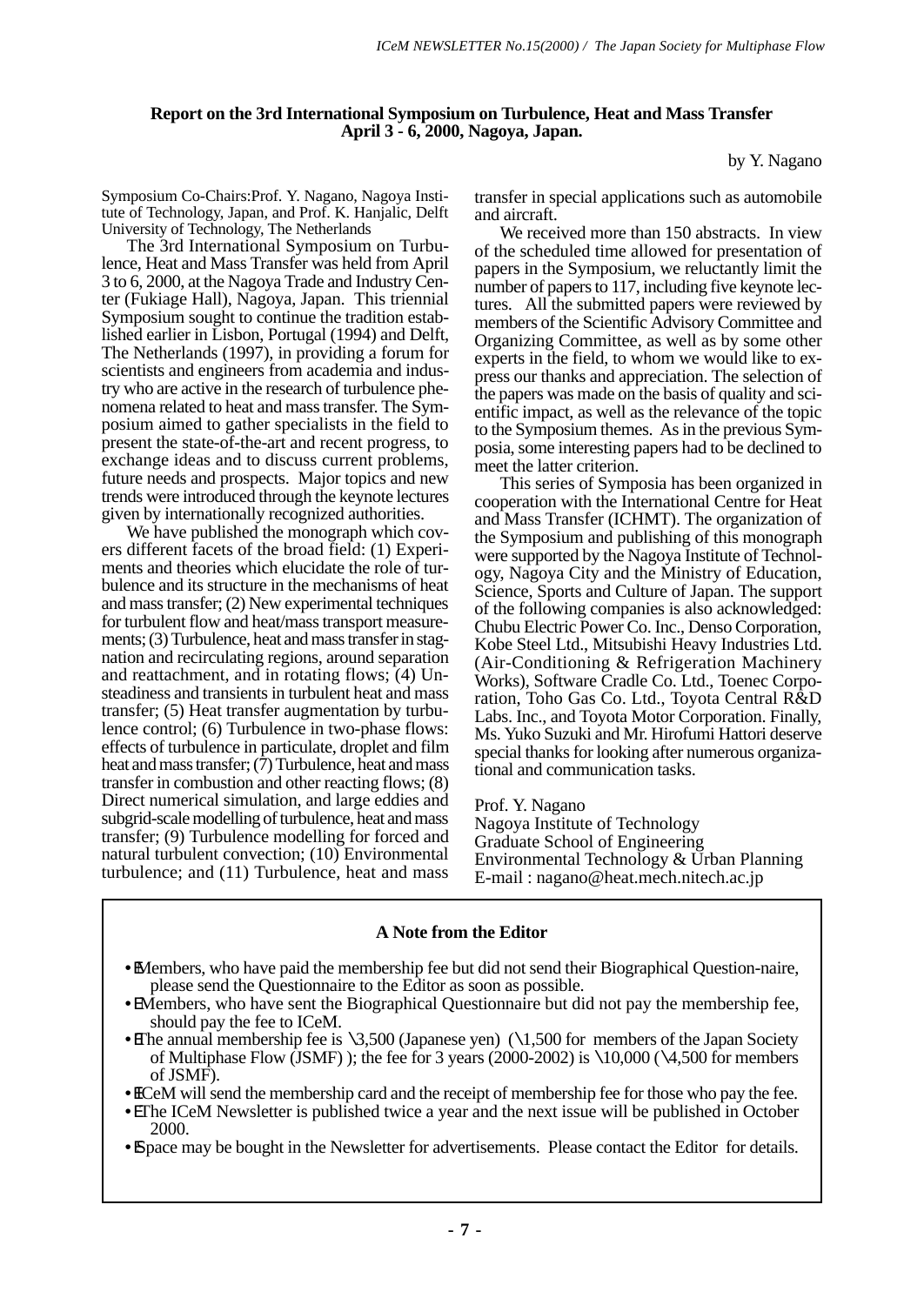### **Report on the ASME-ZSITS International Thermal Science Seminar 11 – 14 June, 2000, Bled, Slovenia**

by Arthur E. Bergles

The ASME-ZSITS International Thermal Science Seminar (ITSS), co-sponsored by the American Society of Mechanical Engineers (ASME) and by the Association of Mechanical Engineers and Technicians of Slovenia (ZSITS), was held in Bled, Slovenia,  $11 - 14$  June, 2000. The seminar was also co-sponsored by the International Institute for Refrigeration, Commission B1 (IIR/B1), and by the International Centre for Heat and Mass Transfer (ICHMT).

The ITSS offered an international exchange of recent advances in experimental work, theory, design, applications and technology of thermal sciences. About 80 scientists from 30 countries presented their work in two parallel sessions, performed on the following topics: Fundamentals; Numerical; Energy Systems; Phase Change; Measurement; Enhanced Heat Transfer; Equipment; Heating, Refrigerating & Air Conditioning; and Environmental. 10 keynote lectures were contributed by acknowledged experts in the field (C. Amon, A. Bejan, D. Didion, D. Gorenflo, D.B.R. Kenning, J. Meyer, R. A. Nelson, P. Novak, M. Ohadi and I. Zun). During the seminar a Round Table was organized on the Thermal sciences aspects of renovation and development of the south eastern European region (moderated by E. Ganic).

The ITSS was set up to confirm that thermal science is still of vital importance in this complex world. In some circles, thermal science, particularly heat transfer, is considered "mature". The presented papers indicated that, if anything, thermal science is still on the upswing of the classical S-shaped curve. New knowledge is constantly being generated and applied to problems ranging from absorption refrigeration systems to zeotropic mixture phase change.

The ITSS came at a time when electronic proceedings and virtual meetings are becoming the norm. The whole technical publishing situation is very fluid. The co-chairs had elected to have an actual meeting with paper proceedings – prepared before the meeting. To defer to the new situation a disk containing all the material in the volume was also available. The success of this undertaking is tested by approximately 80 papers. Further, the Standard Nomenclature was specified, recently adopted by the major worldwide thermal science journals.

Many papers were concerned with experimental resolution of thermal science problems. Hence it is appropriate and in keeping with our view that the craft of experimentation must be maintained and selected papers on experimental studies will be published in a special issue of the Experimental Thermal and Fluid Science journal.

Editors:

Arthur E. Bergles Rensselaer Polytechnic Institute Troy, New York

University of Maryland College Park, Maryland

Massachusetts Institute of Technology Cambridge, Massachusetts e-mail: abergles@aol.com

Iztok Golobic University of Ljubljana Ljubljana, Slovenia e-mail: Iztok.Golobic@uni-lj.si

## **To Members**

 ICeM welcomes research articles on multiphase flow or articles on personalities in the field for inclusion in the future Newsletters. It would be very helpful if the manuscripts are sent by E-mail.

## **All Correspondence Concerning**

 News items of general interest to ICeM members, notice of future meetings and conferences, personal news items, new books, etc. should be addressed to the editor or to regional corresponding members. It will be very helpful if any manuscripts proposed for publication are sent by E-mail.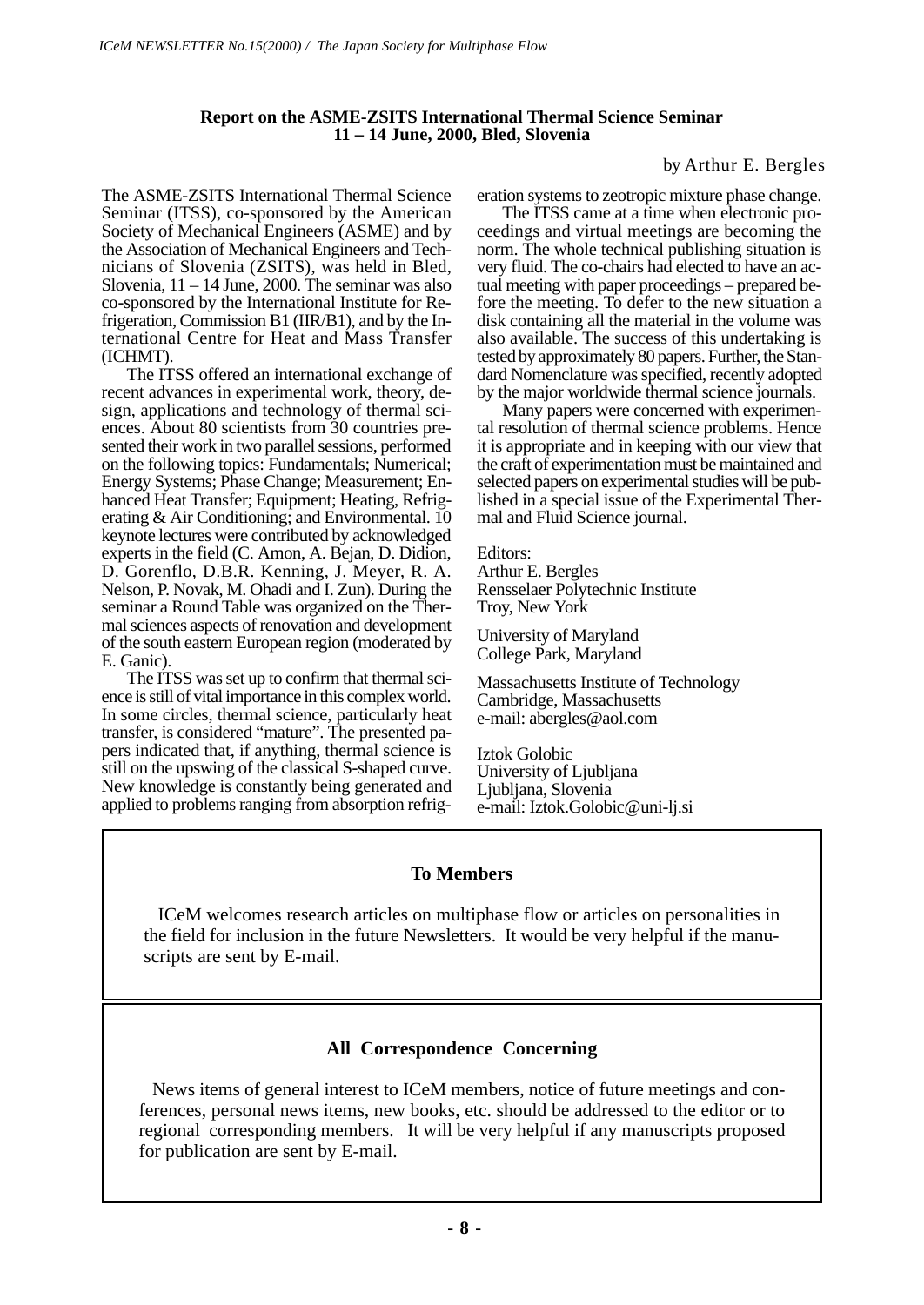#### **Report on the Euro Conference New And Renewable Technologies For Sustainable Development 26-29 JUNE 2000, Madeira Island, Portugal** Organised by IST - Technical University of Lisbon

by Maria da Graça Carvalho

This International Conference aimed at bringing together experts in various fields of scientific and economic development which should merge efforts in the understanding of the sustainable development concept and technological implications. Presentations featured issueas such as energy systems, renewable resource exploitation, and the engineering design and optimization for minimum resource consumption.

The Euro Conference was sponsored by the European Comission (DG RTD, Human Potential Programme, High-Level Scientific Conferences, Contract No. HPCF-CT-1999-00177), Instituto Superior Técnico (Technical University Of Lisbon), Fundação para a Ciência e a Tecnologia, Governo Regional da Madeira and EEM - Electricity Company of Madeira.

The Conference was held at the Savoy Hotel, in Funchal, Madeira Island. The invited lectures were:

·"Sustainability Assessment of Renewable Energy Systems", N. Afgan, M. G. Carvalho, Instituto Superior Técnico (Technical University of

Lisbon), Portugal, and N. Hovanov, St. Petersburg State University, Russia ·"Design and Optimisation of Forced Convection

- Heat Sinks for Sustainable Development", A. Bar-Cohen, S. Prstic, K. Yazawa and M. Iyengar, University of Minnesota, USA
- ·"Constructal Optimisation of Tree-Shaped Paths for the Collection and Distribution of Fluid, Electricity, Goods and People", A. Bejan, Duke University, USA
- ·"Advantage of the Renewable Energies at Madeira Island - Electrical Power Production", M. J. Fernandes, A. Figueira and J. Cotrim, EEM - Empresa de Electricidade da Madeira, S.A., Portugal
- ·"Photovoltaics R & D: A Tour through the 21st Century", L. Kazmerski, National Renewable Energy Laboratories, USA
- ·"The EC's Human Potential Programme Funding Possibilities and Background Information", H. Morsi, European Commission
- ·"An Overview of Gas Turbine Technologies for

Power Generation in Europe", P. A. Pilavachi European Commission

- ·"Energy Research within the Fifth Framework Programme of the European Union", P. A. Pilavachi, European Commission
- ·"Suitability of Metallic Materials for Inter-connections in Solid Oxide Fuel Cells", W. Quadakkers, IWV Jülich, Germany

After the Opening Ceremony with the presence of the President of the Regional Government of Madeira, Dr. Alberto Joao Jardim, opening lectures followed in the next days. Technical sessions were as follows:

·Sustainable Assessment of Energy Systems I ·Sustainable Assessment of Energy Systems II ·Economic Assessment of Energy Systems I ·Economic Assessment of Energy Systems II ·Economic Assessment of Energy Systems III ·Solar Energy I ·Fuel Cells ·Biomass and Waste Energy I ·Solar Energy II ·Combustion I ·Biomass and Waste Energy II ·Geothermal and Ocean Energy I ·Combustion II

·Geothermal and Ocean Energy II

The Euro Conference had about 80 participants and due to its success, another edition is expected to take place in 2002. The web site will keep you informed:

http://navier.ist.utl.pt/renewables2000.

Professor Maria da Graça Carvalho Instituto Superior Técnico Technical University of Lisbon Mechanical Engineering Dept. Pav. Mecanica 1, 2nd floor Av. Rovisco Pais 1049-001 Lisboa Portugal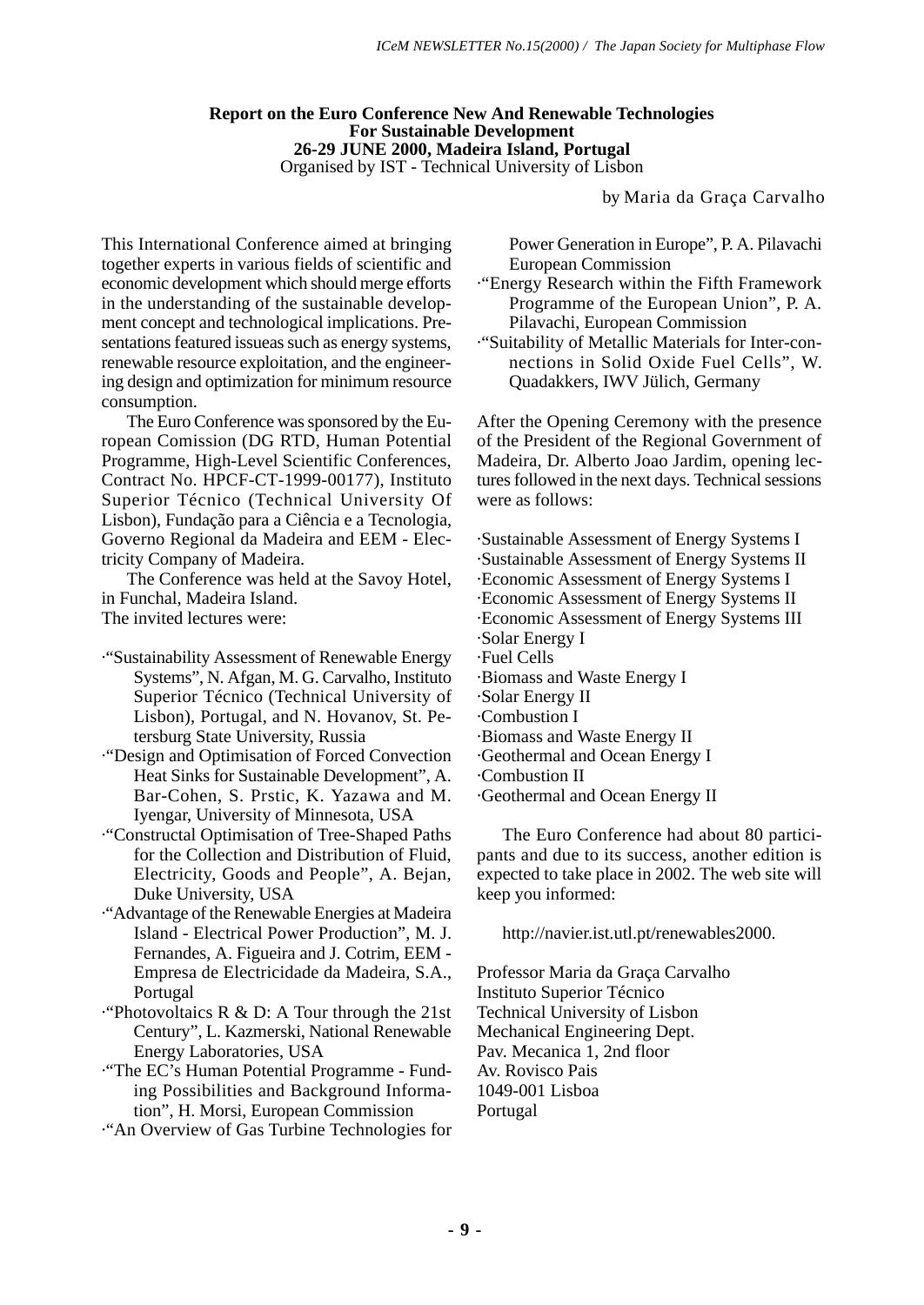### **Report on 5th Workshop on Transport Phenomena in Two-phase Flow Sept. 6-11, 2000, Pamporovo, Bulgaria**

The 5th Workshop on Transport Phenomena in Twophase Flow held on Sept. 6-11 2000 in the Pamporovo resort, Bulgaria (Chairman Prof. Chr. Boyadjiev, Bulgaria).

The conference program included more than 25 (authors from 10 counties ) presentations covering a broad of problems of two-phase flows:

·Non-linear mass transfer

·Marangoni effect Liquid-liquid two-phase flow

·Gas-liquid flow in micro channels

·Wave phenomena and coherent structures Combustion and heat transfer phenomena Rheology of fine suspensions and sedimentation

·Gas-solid fluidized beds

The discussions allowed a fruitful exchange of information among leading specialists in different areas of two-phase flow transport phenomena.

Two jubilee sessions dedicated to the anniversaries of leading scientists supporting the event during the last 4 years (Prof. Markatos, Greece; Prof. S. Alekseenko, Russia) were performed.

/The new book " Non-linear mass transfer and hydrodynamic stability", Chr. Boyadjiev and V. Babak , Elsevier, Amsterdam, 2000 was presented at a special session.

- /The following list presents the contents of the proceedings.
- ·A.ULLMANN, M. ZAMIR, Z. LUDMER AND N. BRAUNER, Effects of tube inclination on the flow pattern and the performance of phase transition extraction columns
- ·CHR. BOYADJIEV, On the mechanism and kinetics of the transport processes in systems with intensive interphase mass transfer. 3. Comparative analysis of the absorption and desorption rates
- ·B. BOYADJIEV, CHR. BOYADJIEV, on the mechanism and kinetics of the transport processes in system with intensive interphase mass transfer4. Effect of The Interface Concentration
- ·O.YU. TSVELODUB, A.A BOCHAROV, Spatial Wave Regimes on a Liquid Film Flowing Over a Vertical Cylinder
- ·R. I. NIGMATULIN, The Resonant Supercompression and Sonoluminescence of a Gas Bubble in a Liquid Filled Flask
- ·SERIZAWA, Z. FENG, Two-Phase Flow Patterns in Ultra-Small-Channels
- ·K.G.ANISIMOV, D.A. BOROZDENKO,

by DSc Christo Boyadjiev

- V. V. KONOVALOV, A. V. MOTORIN, V.I.VOLKOV , The Research of Spectrum Characteristics of Flow and Ressure Distribution in Bounded Packed Bed
- ·ANISIMOVA., V.I VOLKOV. S. ISTOMINA,, V.V. KONOVALOV, A.V MOTORIN., N.?. ROGOZNIKOVA., I.A. ZAGORODSKIH A Study on Liquid Filtration in Capillaries
- ·G. SIMEONOV, S. SLAVTCHEV, Liquid film falling down a non-uniformly heated wall. Integral method approach
- ·E. P. KERAMIDA, N. C. MARKATOS , Numerical modeling of radiant heat attenuation through water mist
- ·N.C.MARKATOS, Two-Phase Flow in Thermosyphon Reboilers
- ·Y. SHTEMLER, M. LEVITSKY, Hydraulic Theory for Double-Nozzle Vortex Chambers
- · Y. SHTEMLER, I. SHREIBER, M. HERSKOWITZ, E. GELMAN , Bubbly Liquids Filtration Through Fixed Beds
- ·YA. IVANOV, V. KAVARDJIKOV, D. PASHKOULEVA, Influences on the Velocity Profile of Disperse Systems' Flow
- ·E. TOSHEV , B.HRISTOV, Monte-Carlo Numerical Simulation of Sedimentation
- ·S. ALEKSEENKO, D. MARKOVICH , Coherent Structures in Thermophysics and Hydroaerodynamics
- ·M. DOICHINOVA, CHR. BOYADJIEV, Mass transfer in opposite-current flow 1. Linear theory
- ·M.DOICHINOVA,CHR. BOYADJIEV,Mass Transfer in Opposite-Current Flow. 2.Non-linear theory
- ·CH. KARAGIOZOV, M. LOZANOVA, Hydrodynamics in Two Liquid Films - Effect of The Properties
- ·A. BOCHKAREV, V. I. VOLKOV , Stokes Flow In A Boundary Layer
- ·V. GIRENKO, J. HRISTOV , Magnetic Stabilization of Admixtures
- ·S. OKA, How to Implement Scientific Results in Practice?
- ·V.N. BABAK , Non-steady two-phase chemosorption with irreversible chemical reaction of the first order in the liquid phase
- /Copies of the proceedings are available upon request to Prof. Chr. Boyadjiev (chboyadj@bas.bg)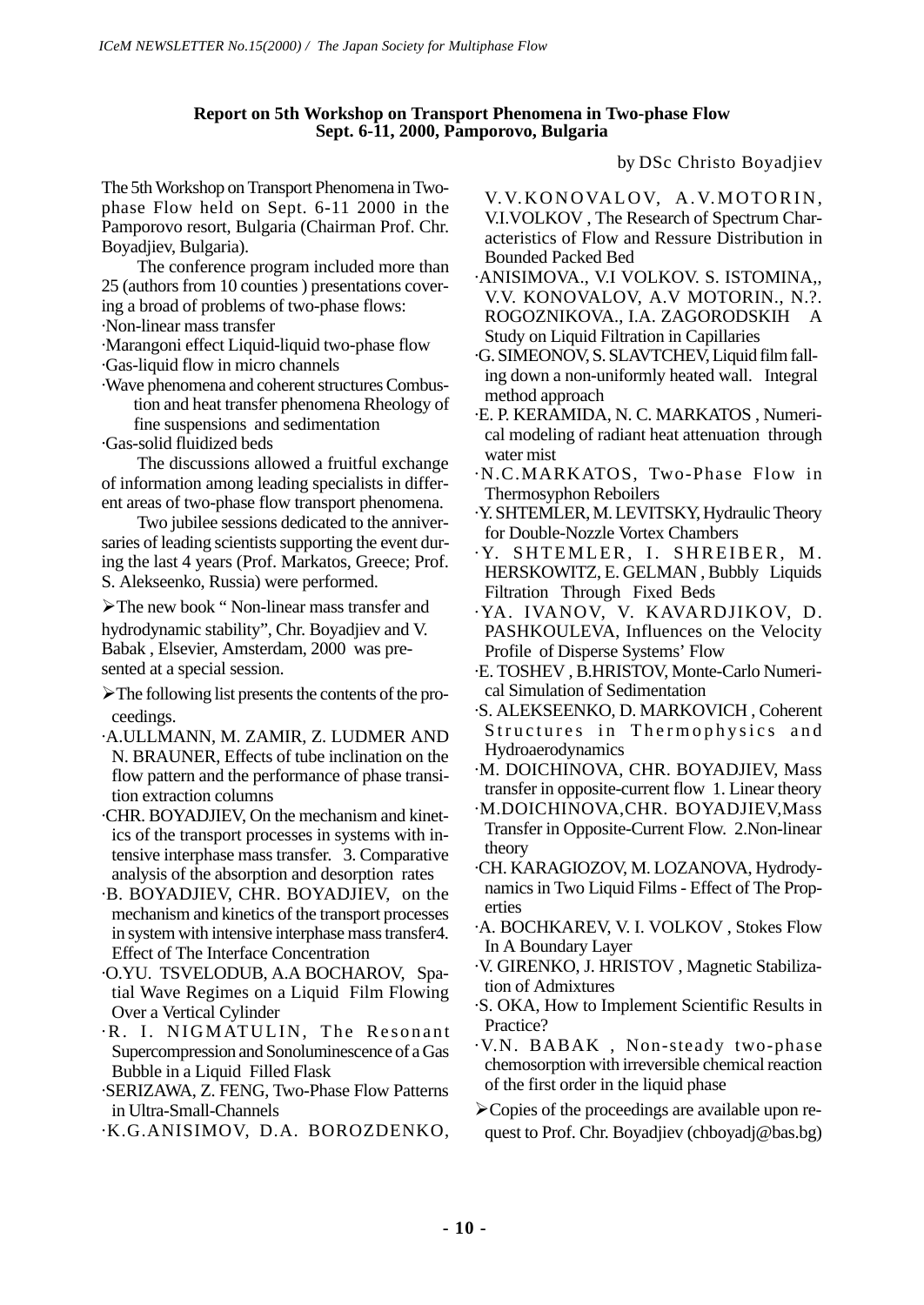#### **Report on 8th International Conference on Nuclear Engineering (ICONE-8) April 2-6, 2000, Baltimore, Maryland, U.S.A**

#### by Michitugu Mori

The 8th International Conference on Nuclear Engineering (ICONE-8) co-sponsored by the American Society of Mechanical Engineers (ASME), the Japan Society of Mechanical Engineers (JSME) and the Societe Francaise Energie Nuclear (SFEN) was held on April 2-6, 2000, at Hyatt Regency Hotel in Baltimore, Maryland, U.S.A. The number of the registered participants in this big conference totaled about 650 as shown in TABLE 1, almost the same as the figure registered in the previous conference, ICONE-7, held in Tokyo (656). Of this total, ~340 came from the U.S.A., ~132 from Japan, ~55 from France, and others from 27 countries. The conference was composed of 152 technical sessions, 16 plenary sessions and invited speakers' sessions, and five student program sessions, as shown in TABLE 2. Of about 70 plenary lectures and invited speakers' lectures, 12 lectures were given by Japanese participants.

The opening session was held with theme of "Nuclear Energy in the New Millennium," which was also the keynote theme of the conference.

During the opening session, the chairperson C. H. Poindexter, Chairman, President & CEO, Constellation Energy Group, U.S.A., gave the opening address, in which he stated that the Calvert Cliffs nuclear power station is expected to be given a renewed operation license for the first time in the U.S.A., and such cases are expected increase from now on, and that the electric utility industry in the U.S.A. is trying to maintain and increase its competitiveness by the advantage of economies of scale through consolidation and alliance, and selling and buying of power plants. From Japan, the honorary chairperson Tomono, Senior Fellow of Tokyo Electric Power Co., Inc., stated that nuclear power plays a significant role in Japan as it now accounts for one-third of the total electricity generated in the country. Commenting on the JCO criticality accident, chairperson Tomono also said that it is necessary for engineers engaging in the nuclear world not only to promote advance in technology but also to keep their responsibility and contribution to the society in mind for their challenges in the New Millennium, and that it is necessary to learn and make good use of the lessons learned from the accident.

The speakers of France, H.Machenaud, the Construction Manager, EdF, stated that the energy selfsufficiency of France is now recovering largely because of nuclear power generation and nuclear power generation continues to be an important energy source in the future, that it is necessary to always continue to trace the fields of research and development, construction and operation in order to promote nuclear power generation in a sound manner, and that the EPR now being jointly developed by Siemens and FRAMATOME plays an important role in making up for the fields of inadequate research

and development, and construction in recent years. During other plenary and invited panel sessions, speakers talked about cost reduction efforts related to operation, maintenance and construction of power plants, deregulation, MOX utilization, low-level radiation, PA, etc.

During the technical sessions in ten tracks, about 700 presentation were given, including 35 student programs, and there were active discussions about operation and maintenance, equipment reliability, materials, structures, quake-proof engineering, authorization and licensing renewals, decommissioning and decontamination of reactors, safety assessment, next-generation reactors, thermal-hydraulics, fundamental technology, fuel cycles, technical standards and criteria, regulations, etc. The next conference, ICONE-9, is scheduled to be held on April 8-12, 2001 in Nice, France.

Dr. Michitugu Mori Nuclear Power R&D Center Tokyo Electric Power Company E-mail : mori-mcy@rd.tepco.co.jp

| TABLE 1. Number of the registered participants |                |  |
|------------------------------------------------|----------------|--|
| Country                                        | Number of      |  |
|                                                | Registration   |  |
| Argentina                                      |                |  |
| Austria                                        | $\overline{a}$ |  |
| Belgium                                        | 6              |  |
| <b>Brazil</b>                                  | $\overline{2}$ |  |
| Canada                                         | 13             |  |
| Finland                                        | 6              |  |
| France                                         | 55             |  |
| Germany                                        | 24             |  |
| Hungary                                        | 3              |  |
| India                                          | 1              |  |
| Israel                                         | 1              |  |
| Italy                                          | 7              |  |
| <u>Japan</u>                                   | 132            |  |
| Kazakhstan                                     | 1              |  |
| Korea                                          | 15             |  |
| Lithuania                                      | 1              |  |
| Netherlands                                    | 3              |  |
| <b>Republic of China</b>                       | 1              |  |
| Russia                                         | 6              |  |
| Slovenia                                       | $\overline{2}$ |  |
| Spain                                          | 8              |  |
| Sweden                                         | 9              |  |
| <b>Switzerland</b>                             | 7              |  |
| Taiwan                                         | 2              |  |
| Turkey                                         | 1              |  |
| UK                                             | 5              |  |
| <b>USA</b>                                     | 340            |  |
| TOTAL                                          | 654            |  |
|                                                |                |  |

#### TABLE 2. Number of the Presentation

| <b>Opening Session</b>                                                    | 71  |  |
|---------------------------------------------------------------------------|-----|--|
| <b>Plenary Session</b>                                                    |     |  |
| <b>Invited Panel Session</b>                                              |     |  |
| <b>Concluding Plenary Session</b>                                         |     |  |
| TRACK1: Plant O&M                                                         | 76  |  |
| <b>TRACK2: Major Component Reliability &amp; Materials</b><br>Issue       | 66  |  |
| TRACK3: Structural Integrity, Dynamic Behavior &<br><b>Seismic Desian</b> | 42  |  |
| TRACK4: License renewal, life Extension,                                  | 26  |  |
| Decommissioning & Decontamination                                         |     |  |
| TRACK5: Safety, Reliability & Plant Evaluations                           | 82  |  |
| <b>TRACK6: Next Generation Systems</b>                                    | 52  |  |
| <b>TRACK7: Thermal Hydraulics</b>                                         | 164 |  |
| <b>TRACK8: Basic Nuclear Engineering Advances</b>                         | 77  |  |
| TRACK9: Nuclear Fuel Cycle, Spent Fuel &                                  | 46  |  |
| <b>Radwaste Management</b>                                                |     |  |
| TRACK10: Codes, Standards, & Regulatory Issues                            | 48  |  |
| <b>Student Program</b>                                                    | 35  |  |
| <b>TOTAL</b>                                                              | 785 |  |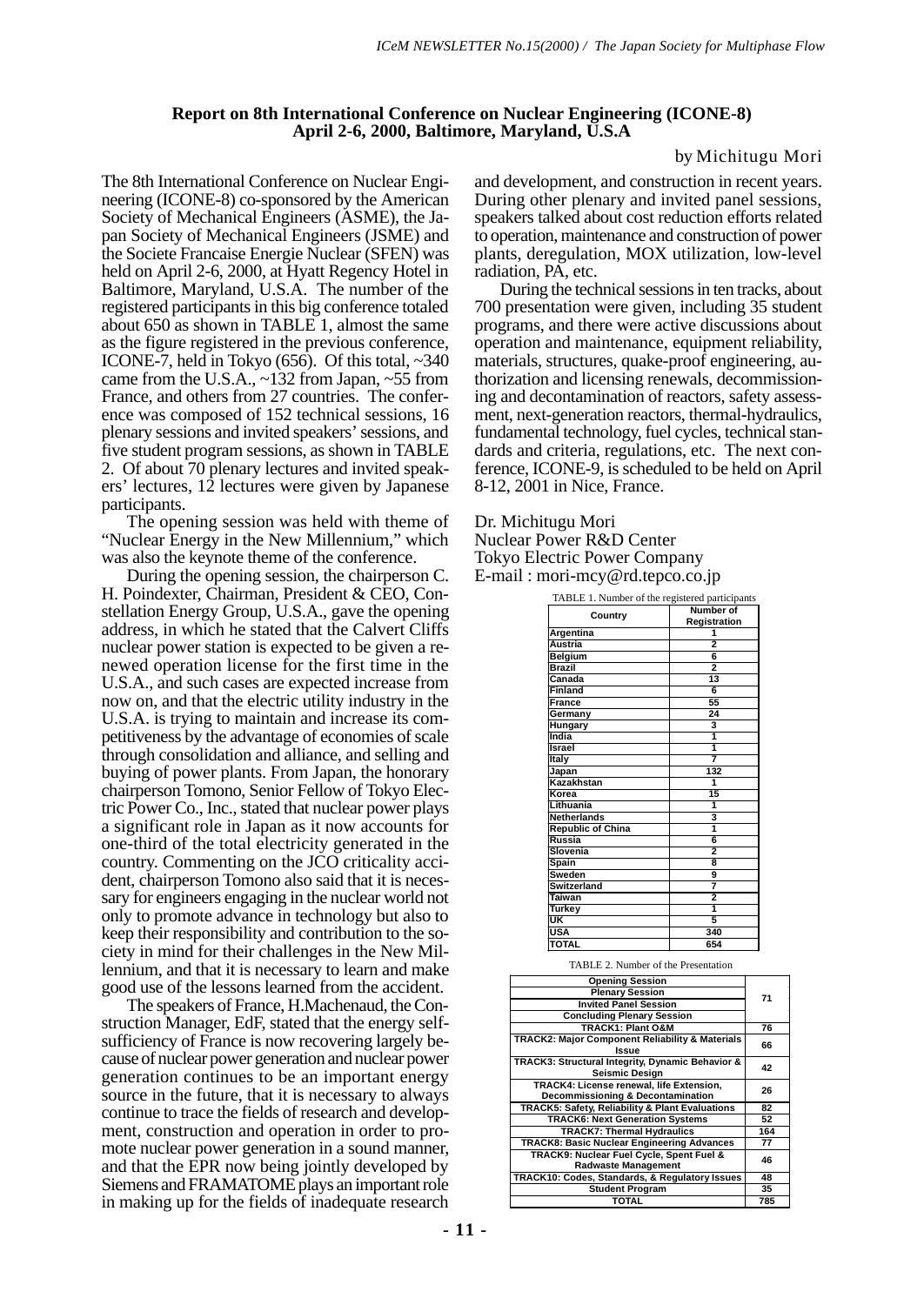#### **Report on IV Minsk International Heat And Mass Transfer Forum May 22-26, 2000, Minsk, Belarus**

#### by Iosif Gurevich

Organizers of the Forum: National Academy of Sciences of Belarus, State Committee on Science and Technology of the Republic of Belarus, Ministry of Education of the Republic of Belarus, Belarusian State Power Engineering Concern "Belenergo", A.V.Luikov Heat & Mass Transfer Institute of the National Academy of Sciences of Belarus, Department of the Physical and Technical Problems of Power Engineering of the Russian Academy of Sciences, National Committee for Heat and Mass Transfer of the Russian Academy of Sciences, Ministry of General and Professional Education of the Russian Federation, Institute of Engineering Thermophysics of the National Academy of Sciences of the Ukraine, International Center for Heat and Mass Transfer.

On the threshold of the new century the Forum has been aimed at discussion and critical evaluation of the advances in the field of heat and mass transfer and determination of tasks for the future.

The Forum included the Opening and Closing Plenary Sessions, the work of 11 sections with oral and poster papers, and round tables.

Of ten plenary reports of the highest interest were "Problems of Heat and Mass Transfer in Atomic Power Engineering in the 21st Century", Self-Organization and Dynamic Chaos. Problems and Tasks", "Heat and Mass Transfer in Capillary-Porous Bodies (Results and Problems)".

The Program of the Forum covered 557 section reports and communications, including: 87 pertaining to the Section "Convective Heat and Mass Transfer", 36 to "Radiative and Combined Heat Transfer", 78 to "Heat Conduction and Problems of Heat Exchange Optimization", 48 to "Heat and Mass Transfer in Chemically Reactive Systems", 73 to " Heat and Mass Transfer in Two-Phase Systems (including phase changes)", 40 to " Heat and Mass Transfer in Disperse Systems", 34 to " Heat and Mass Transfer in Rheological Systems", 31 to " Heat and Mass Transfer in Capillary-Porous Bodies", 30 to " Heat and Mass Transfer in Drying Processes", 69 to " Heat and Mass Transfer in Power Plants", 31 to " Heat and Mass Transfer in Chemical-Technological Apparatuses".

In the course of the Forum four round tables took place, namely: "Combustion and Chemical Technologies in the 21st Century", "Heat Pumps", "Heat and Mass Transfer in Biological Systems", "Heat/ Mass Exchange and Ecology".

Prior to the Forum, the Proceedings of the Forum in 11 volumes in the original language and the Book of Abstracts in the English language have been published. The latter can be found in Internet: www.itmo.by/forum/forum7/annotati.html

The plenary and invited keynote papers and round-tables discussions will be published in the special issue of the "Journal of Engineering Physics and Thermophysics" ("Inzhenerno-Fizicheskii Zhurnal"), Vol. 74, No 4, 2001.

Dr. Iztok Golobic University of Ljubljana E-mail : iztok.golobic@Uni-Lj.si

#### **Report on DROP-SURFACE INTERACTIONS, Advanced School and Workshop Coordinated by M. Rein, DLR, Germany**

by Martin Rein

Drop-Surface Interactions was the topic of an Advanced School and a Workshop held at the International Center for Mechanical Sciences (CISM) in Udine, Italy, from July 17-21, 2000. The lectures of the course were given by wellknown experts, namely, M. Lesser (Royal Institute of Technology, Sweden), H.N. Oguz (The Johns Hopkins University, USA), D. Poulikakos (ETH Zürich, Switzerland), A. Prosperetti (The Johns Hopkins University, USA and University of Twente, The Netherlands), M. Rein (DLR, Germany) and M. Vignes-Adler (LPMDI, University of Marne-la-Vallée, France). The participants were postgraduates, postdocs, mechanical and chemical engineers, and material scientists of universities, research institutions and industrial development departments. The Advanced School on Drop-Surface Interactions was combined with a Workshop which was held in the late afternoons. The

workshop provided a platform for presenting and discussing recent results of the participants in a lively environment. In this manner an excellent exchange of ideas was attained.

Practically all aspects of drop-surface interactions were addressed within both the course and the workshop. Initially, a thorough overview of both fluid mechanical and thermodynamic phenomena of drops interacting with liquid and solid surfaces was provided. Emphasis was laid on distinguishing between different impact scenarios and on the conditions under which certain phenomena such as splashing and spreading occur. The importance of scaling was stressed and characteristic non-dimensional numbers were introduced. In addition to the inertia of the approaching drop and to the surface tension of the liquid, also the compressibility, the viscosity and interfacial phenomena were shown to be of great importance. Fur-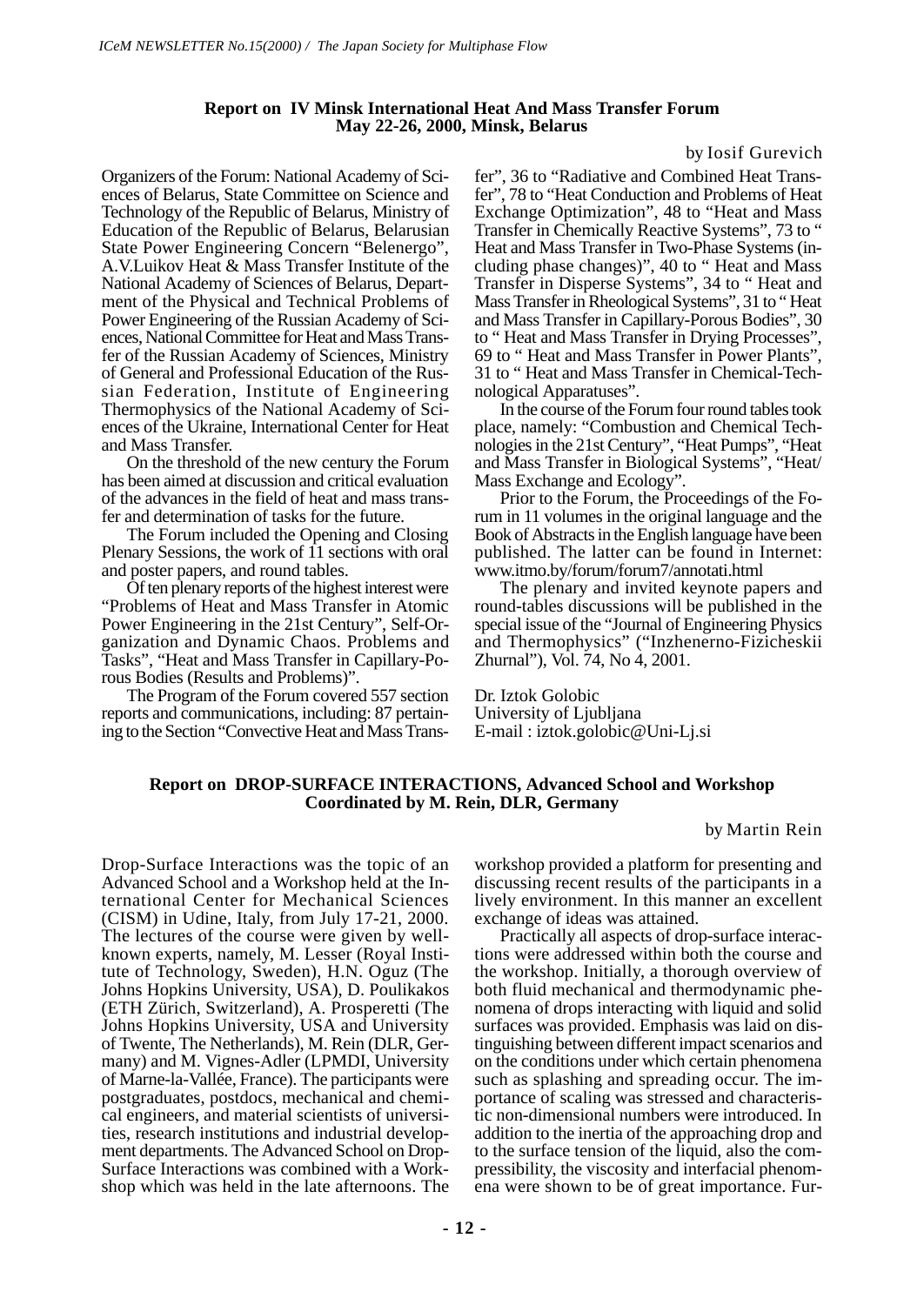thermore, heat transfer and phase change phenomena were extensively discussed. The physical background of these aspects were introduced and methods for modelling drop-surface interactions both theoretically and numerically, were presented. In particular, the formation of shock waves both in liquids and solids, cavitation, vorticity generation, sound emission and air entrainment by impinging drops were covered. Furthermore, physicochemical aspects such as the role of surfactants for the wetting behavior of drops and the hysteresis of contact angles have been treated in detail. On the thermodynamic side the dynamic Leidenfrost phenomenon, non-equilibrium conditions during the solidification of drops and the heat flux singularity at molten contact lines were considered. Finally, an overview of numerical algorithms for free-surface flows was presented with a particular emphasis on boundary integral formulations and front tracking methods.

CISM´s Palazzo del Torso served as an ideal environment for both, the Advanced School and the Workshop. Within the breaks lively discussions among the participants and the lecturers took place.The material presented in the course provides a comprehensive picture of the present understanding of drop-surface interactions. It will be published by CISM and distributed as a text book by Springer-Verlag Wien New York.

Dr. Martin Rein Univ.Doz. DLR-Institute of Fluid Mechanics Tel: +49 - (0)551 7092671 Fax: +49 - (0)551 7092806 E-mail: martin.rein@dlr.de

#### **Report on The 3rd Israeli Conference for Conveying and Handling of Particulate Solids May 29-June 1, 2000, Dead Sea, Israel**

by Gabriel Tardos

The conference took place at the Grand Nirvana Hotel at the Dead Sea in Israel during May 29-June 1, 2000 and was jointly organized with the  $10<sup>th</sup>$  International Freight Pipeline Society Symposium. The conference was chaired by Dr Haim Kalman and Co-chaired by Dr Avi Levy, both from the Department of Mechanical Engineering at the Ben-Gurion University of the Negev. They were assisted by an Israeli based Organizing Committee representing Israeli industry and academia and by an International Advisory Board with seventeen members from ten countries. An exhibition featuring Powder Technology instrumentation and equipment accompanied the conference. The main sponsors included the three major technical universities in Israel, Ben-Gurion University of the Negev, Technion-Israel Institute of Technology and Tel-Aviv University, the US National Science Foundation, five Powder Technology societies including the Powder Technology Forum (PTF) of the AIChE and nine private corporations.

The conference had more than 210 participants from 21 countries. Most participants from abroad were from Germany (19), USA  $(17)$ , UK (14) and Japan (12). A total of 19 invited Plenary and Keynote lectures, 84 technical oral presentations and 38 technical posters were presented during the three days of the conference. In addition, four workshops, on several topics in the field of Powder Science and Technology, were held during the forth day followed by an industrial tour to the Dead Sea Works, Ltd.

The proceedings of the conference were edited by Drs H. Kalman, A. Levy and M. Hubert and contain two volumes with about 1010 pages with 146 full papers and eleven extended abstracts. Interested persons can obtain a copy of the proceedings or only individual papers by requesting them directly from

the editor at E-mail Kalman@menix.bgu.ac.il or by Fax: (972)-7-647-2813. Selected papers from the proceedings will be published by Elsevier in a special volume.

The conference was opened by a plenary session in which Dr. Mike C. Roco, Program Director of Particulate and Multiphase Systems at the National Science Foundation in the USA, presented a thought provoking lecture on "Trends in Particle Science and Technology@. This was followed by industrial perspective presented by Dr. Karl V. Jacob from the Dow Chemical Company, President of the Powder Technology Forum of the AIChE. He spoke about "Particle Technology Past, Present and Future: The industrial perspective". Individual Sessions were dedicated to all the important topics in Powder Science and Technology such as Powder Processing, Particle Characterization, Particle Breakage and Comminution, Mechanical and Pneumatic Conveying, Mixing and Segregation, Powder Storage, Size Enlargement and Agglomeration, Slurry Transport, Classification, Separation and Dust Control, and Drying. Each topic was then covered by an invited plenary or keynote speaker and several review and research papers. These topics are also reflected in the chapters of the proceedings. There were four parallel running sessions of 100 minutes each during all three days of the conference with poster sessions organized during all three days.

A typical response from a participant before the conference: "I have just received the Program for the 3rd Israeli Conference for Conveying and Handling of Particulate Solids. I must congratulate you for doing an absolutely marvelous job. You have been able to attract a very large number of papers, including both fundamental and applied industrial research topics, and involved people from academia,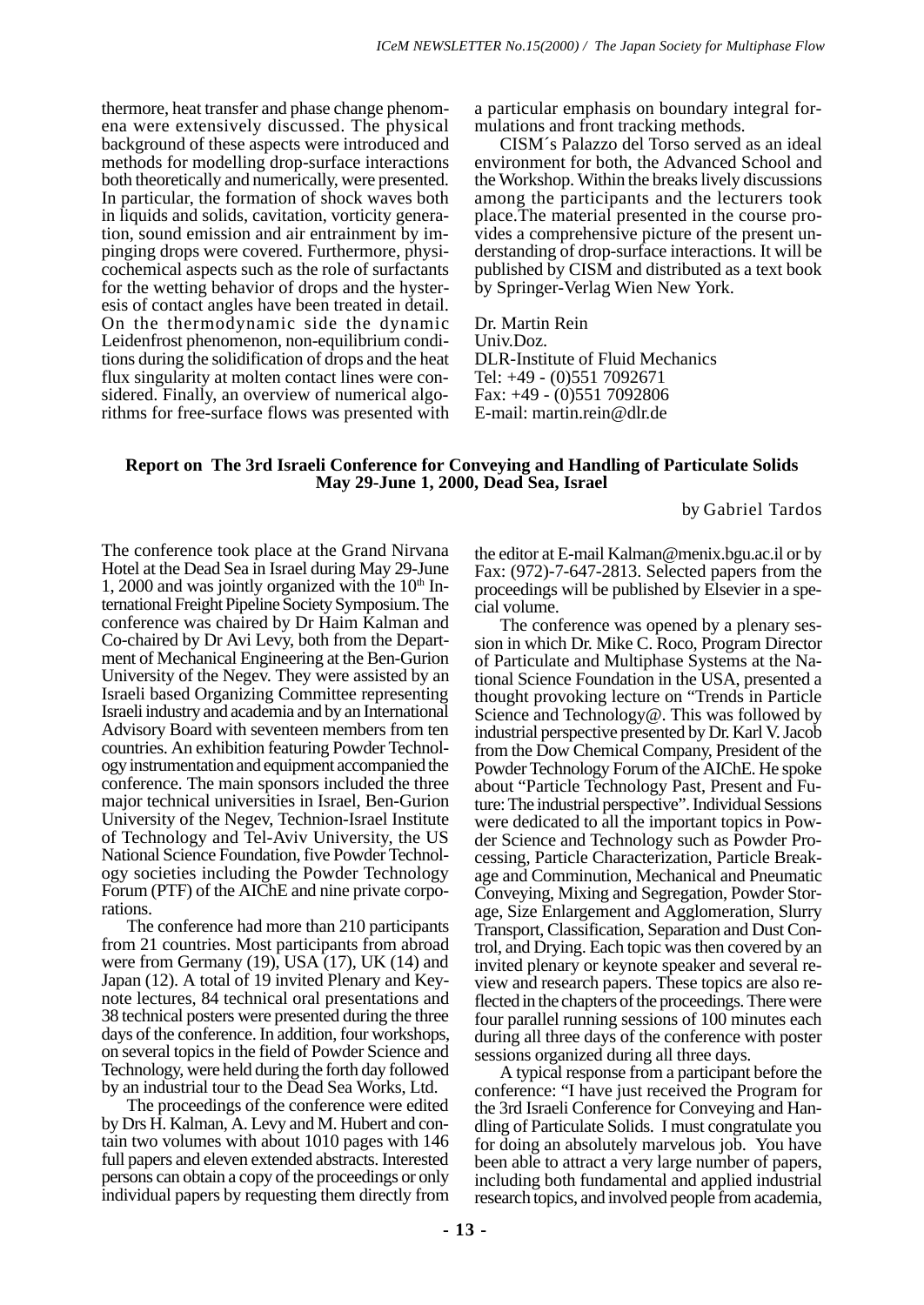industry, consulting and government from all over the world. The conference is becoming one of the, if not the, major events in particle technology. A very impressive job you have done!"

These are some excerpts of comments by several participants that largely represent the overall impression: "I just want to express my sincere appreciation to everybody concerned for all your efforts in organizing such an excellent conference. You went to enormous trouble to ensure that everything was arranged superbly on both the technical and social sides. Although it was a huge amount of work for you, I hope that you will keep on organizing this series of conferences. It was one of the best-organized that I have ever attended". And "I wish to say how very much we enjoyed the conference at the Dead Sea. It was an excellent conference and the hospitality was wonderful. We wish to congratulate you on the organisation of this important event and thank you very much for all your efforts in making the conference such an enjoyable and happy occasion".

Gabriel I. Tardos, Professor

Department of Chemical Engineering The City College of the City University of New York New York, NY,10031, U.S.A.

#### **Report on the Engineering Foundation Conference Boiling 2000: Phenomena & Emerging Applications Anchorage, Alaska, 30 April 2000 - 5 May 2000**

by Gian Piero Celata

The United Engineering Foundation has organized in the wonderful frame of Girdwood, Anchorage, Alaska, the fourth International Conference on Boiling, titled "Boiling 2000: Phenomena & Emerging Applications".

This Conference follows the first one held at Santa Barbara, USA, in March 1992 (Pool and External Flow Boiling), the second held at Banff, Canada, in May 1995 (Convective Flow Boiling) and the last one held at Irsee, Germany, in May 1997 (Pool and Flow Boiling).

A total of 33 papers have been presented out of the scheduled 44, plus 7 keynote lectures, with a final participation of about 60 people.

Although the participation has been less numerous than previous editions, both in papers presented and in attendees (maybe the very long trip to this very far but beautiful location in Alaska has prevented a higher participation), the 'Boiling 2000' Conference has matched any expectations which are typical of United Engineering Foundation Conferences: very specific topics, international leading experts attending, time available for discussion; high quality of the papers presented.

During the Conference participants had the possibility to:

•examine the scientific and technological state-ofthe-art on pool and forced convective boiling;

•discuss the recent advances in boiling phenomena (new models, recent experimental data, new correlations, mechanistic models, binary mixtures, etc.); •discuss the emerging applications in boiling (cooling of electronic components, microscale heat transfer, geothermal energy conversion, microgravity, fluoroinerts, etc.)

•identify the phenomenological techniques to extrapolate the knowledge on boiling and on two-phase flow towards new emerging applications.

Of special interest the keynote lectures, which are briefly summarized hereunder.

Geoff Hewitt has presented, with the usual skillness, some research themes which still represent challenges in boiling: he talked about entrainment and deposition rate in annular flow and multicomponent mixture boiling.

James Klausner gave a very complete state-ofthe-art on the modeling of bubble detachment from the heated wall and on the analysis on the forces which play a relevant role in the bubble growth and detachment under various geometric and thermodynamic conditions.

Paolo Di Marco has presented an excellent survey on pool boiling research in microgravity, showing also the activity of the research group (coordinated by Prof. Walter Grassi) at the University of Pisa, Department of Energetics; which is a fore-running team in this advanced research topic.

Wataru Nakayama provided a survey of the cooling of electronic systems using boiling of fluids.

John Thome reported a very detailed updating of two-phase heat transfer modelling based on flow pattern. The talk has been based on an original and effective theoretical-experimental approach developed at the Federal Polytechnic Institute of Lausanne.

Satish Kandlikar presented an updating of he research on subcooled boiling CHF, also on the basis of what reported in the very recent Handbook of Phase-Change: Boiling & Condensation, edited by the speaker.

David Kenning talked on experimental methods to get local information on bubble nucleation (temperature fluctuation analysis and thermal excursions during bubble growth and detachment, etc.)

Contributing papers presented at the Conference have dealt with typical problems associated with the whole boiling process, from the onset on boiling up to the boiling crisis, and have been grouped in the following sessions: evaporative heat transfer, bubble characteristics in nucleate boiling, pool boiling heat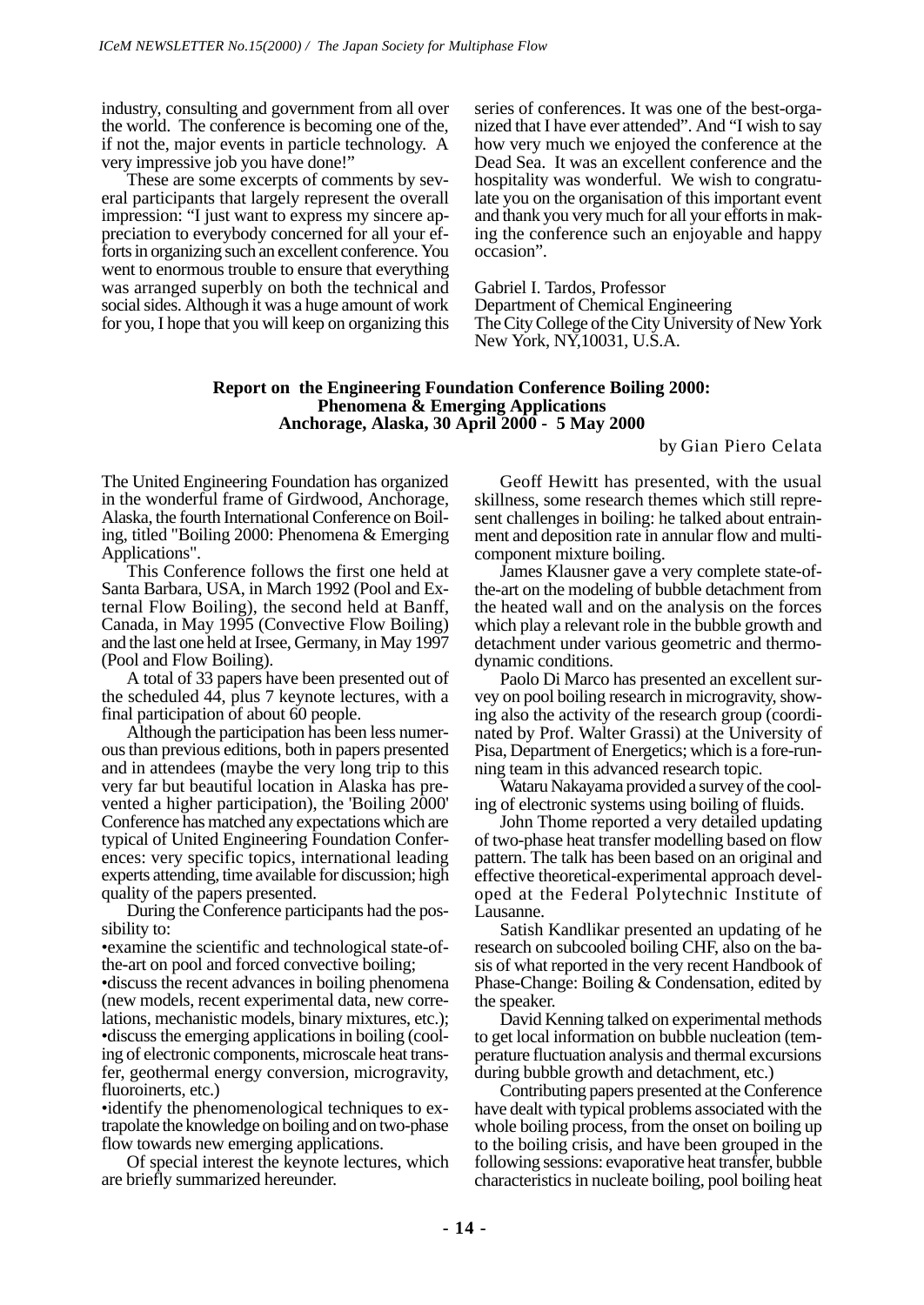transfer, new applications, emerging areas, forced convective heat transfer, critical heat flux, boiling of binary mixtures.

The fifth edition of this Conference will be held in 2003 (date and place to be defined), the Conference Chair being Professor James Klausner, University of Florida.

The complete program of the Conference is still available in internet at the web site of the United

Engineering Foundation: http://www.engfnd.org/ pastconf/0aqpre.html

Gian Piero Celata National Institute of Thermal-Fluid Dynamics ENEA Fax: +39-06-3048-3026 E-mail: celata@casaccia.enea.it

#### **Report on the 38th European Two-Phase Flow Group Meeting Karlsruhe, 29-31 May 2000**

by Gian Piero Celata

The 38th edition of the European Two-Phase Flow Group Meeting has been organized at Karlsruhe from May 29 to 31 by Prof. Ulrich Müller and Dr. Greet Jansenss-Maenhout, Institute für Kern-und Energietechnik, Karlsruhe.

A total of 53 people attended the Meeting, with some 30 papers presented. This is the standard size of this Meeting, which is characterized by the following features:

•informality: papers are brought in a sufficient number of copies by participants at the registration, thus representing the very last minute results of the research;

•discussion: this is a very important aspect of the Meeting which is held in plenary session for all presentations;

•possibility to learn and redirect research: presenting last minute results, it is possible from discussion with leading experts and other colleagues to get back with new information to possibly re-orient the research program; this is usually not possible at formal Conferences where, because of the publication of Proceedings, it is necessary to submit the paper almost a year in advance.

Participation at the Meeting is by invitation through the National delegates. Information about he European Two-Phase Flow Group Meetings is posted in Internet at :

#### *http:/termserv.casaccia.enea.it/eurotherm/ etpfgm.html*

The Meeting in Karlsruhe presented a very well balanced presence of people, in terms of young scientists and leading experts, and proved to be a very good 'round table discussion' of works in progress, with an interesting mixing of basic background and new enthusiasm.

The topics which papers presented have been grouped in are: boiling, condensation, numerical simulation, flow pattern transition, unsteady phase change, bubbly flow.

The complete list of papers presented is available in Internet at:

*http://termserv.casaccia.enea.it/eurotherm/*

*2000.html*

where abstracts can be downloaded.

The Meeting has been closed with a plenary discussion chaired by Dr. Gian Piero Celata, where the general themes of the two-phase flow community have been debated. In particular, problems associated with funding of research from the European Union have been discussed, together with the interaction between experimental and theoretical research. This latter, being characterized by the availability of more and more powerful computers and low costs of investment, is tending to deal with more and more complex schematizations and calculations which require a more detailed and deepened experimentation for comparison and assessment. This, obviously, requires more funding and represents a technical challenge.

The 39th Meeting of the European Two-Phase Flow Group will be held at Aveiro, Portugal, from 17 to 20 June, 2001.

During the Karlsruhe Meeting, a group of people (Besnard, Celata, Delhaye, Giot, Hewitt, Schulenberg and Sehgal) founded a new European Scientific Institute, named EMSI (European Multiphase Systems Institute), which aims and objectives are:

promotion and fostering, through research, discussion and knowledge transfer, of multiphase systems understanding for various applications;

to encourage the creation of co-operative projects throughout European Countries, with strong connection with the European Union.

EMSI will be in Europe something similar to what IMuST is in the United States (http:// crss.crss.ucsb.edu/imust/). Further detailed information will be given in the ICeM Newsletter as soon as EMSI will be operating.

Gian Piero Celata

National Institute of Thermal-Fluid Dynamics ENEA

Fax: +39-06-3048-3026

E-mail: celata@casaccia.enea.it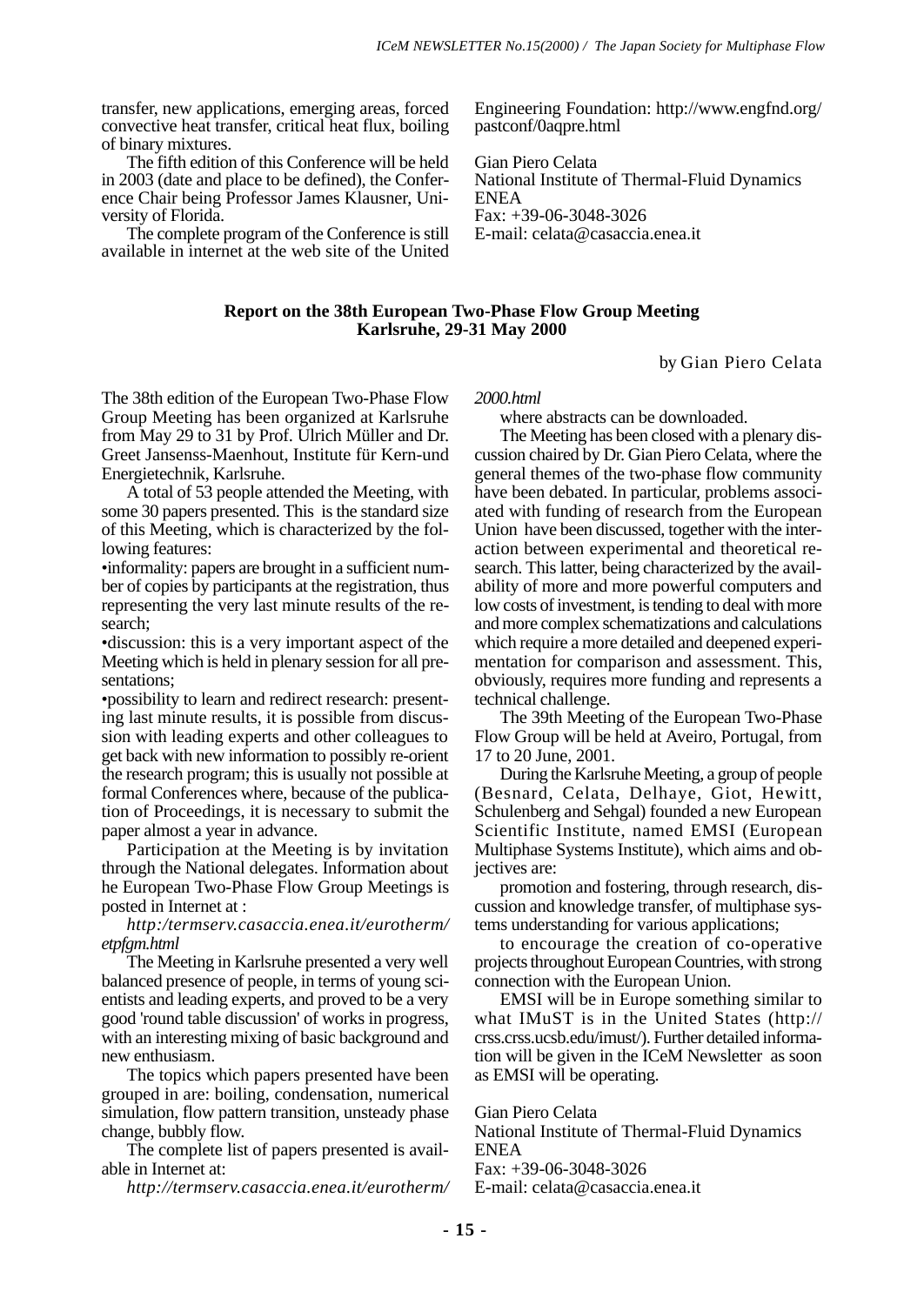#### **Report on 5TH International Symposium on Heat Transfer (ISHT)' BEIJING August 12-16, 2000, Beijing, China**

by Ru-Ji Wang

The 1<sup>st</sup> and 2<sup>nd</sup> International Symposiums on Heat Transfer' Beijing were held in 1985 and 1988. The International Scientific Committee then decided to hold the symposiums termly once every four years. The  $3<sup>rd</sup>$ ,  $4<sup>th</sup>$  and  $5<sup>th</sup>$  symposiums were also organized by Institute for Thermal Science and Engineering, Tsinghua University, and presided by Professor B.X. Wang in 1992, 1996 and 2000. The proceedings of the  $1<sup>st</sup>$  and  $2<sup>nd</sup>$  symposiums were published as Heat Transfer Science and Technology series by Hemisphere Publishing Corporation and the following ones published by Higher Education Press, Beijing. The series of ISHT' Beijing provided a valuable forum for the international exchange of information on new ideas, new methods and new developments in the field of heat transfer.

As we begin the new millenium, the rapid advances in processing techniques, the rapid accumulation of new knowledge, the impressive improvements in research capabilities and the importance of environmental factors have provided many opportunities for the research community as they face the challenges of the  $21<sup>st</sup>$  century. It would be much valuable to have a new forum for exchanging information.

The  $5<sup>th</sup>$  symposium, with the permission of Min-

istry of Education (MOE) and the financial supporting of NSF of China, was held as scheduled during August 12-16, 2000, at Xijiao Hotel in Beijing, where many universities and institutes such as Tsinghua University, Peking University and Chinese Academy of Sciences are located nearby. The proceedings included 8 invited keynotes and 125 general papers carefully selected from 152 submitted abstracts. The attendants came from 13 countries, namely Australia, Belgium, France, Germany, Japan, Korea, Portugal, Russia, Singapore, Sweden, UK and USA as well as China, mostly from other than the mainland of China. Most papers are involved in the fundamentals on two-phase flow, flow boiling and condensation, fluid flow and heat transfer in porous media, and associated application developments. Measuring and analyzing methods for heat transfer in microscale are also presented in this symposium.

Further information in details may contact with

Prof., Dr. David M. Christopher, Thermal Engineering Department, Tsinghua University, Beijing 100084,China Email: Dmc@tsinghua.edu.cn, Fax: +86-10-6277.0209

#### **Report on 8th International Conference on PRESSURE SURGES Safe Design and Operation of Industrial Pipe Systems The Hague, The Netherlands: 12-14 April, 2000**

by Catherine Cox

The 8th Conference in the Pressure Surges series, Safe Design and Operation of Industrial Pipe Systems , was held in The Hague, The Netherlands. In spite of a very full programme, with over 40 international presentations, 3 new sessions were successfully introduced to the programme.

The first was a panel session in which several authors were given just 5 minutes in which to present their findings, all in a related field, followed by a question and answer session. Congratulations were in order to the speakers who not only managed to put across their message succinctly but kept to time.

The second new feature allowed delegates the opportunity to present 'Work in Progress'. This introduced up to the minute data from on-going work which normally would not be included in the programme. Several delegates took the opportunity to present their findings.

The third innovation was an Open Discussion Forum where three controversial questions were posed to the audience prior to the conference. Bryan Karney from the University of Toronto led this lively

session in a very able and entertaining manner.

A number of keynote speeches were given during the 2½ day conference. Fred Locher of Bechtel Corporation in the USA began the proceedings with his speech entitled 'Caution: Pressure Surges in Process and Industrial Systems May be Fatal'. This proved to be a very interesting and thought provoking presentation to open the Conference. Other keynote speeches given were: 'Rapid Expulsion of Entrapped Air Through an Orifice' by Sam Martin of Georgia Institute of Technology; 'Celebrations and Challenges – Waterhammer at the Start of the 20th and 21st Centuries' by Sandy Anderson, University of Newcastle upon Tyne; 'The Simulation of Time Dependent Flows Within Building Utility Services Systems' by John Swaffield, Heriot-Watt University, 'Advances in Unsteady Friction Modelling in Transient Pipe Flow' by Angus Simpson, University of Adelaide and 'FSI Research in The Netherlands' by Arris Tijsseling of Eindhoven University of Technology.

On a sad note, Hans Horlacher of the Technical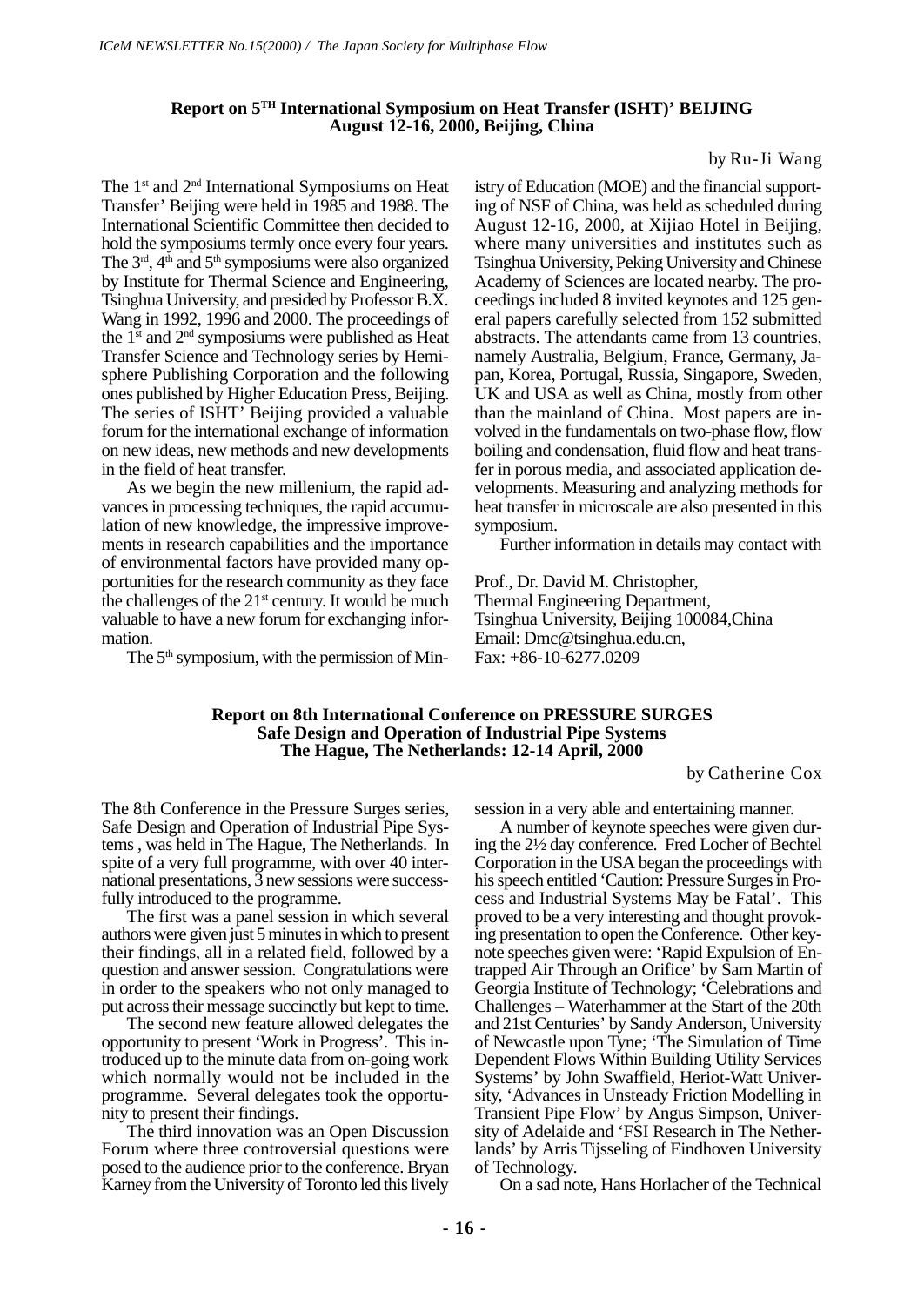University of Dresden gave a moving speech in celebration of the life of Dr Harald Graze, formerly of the University of Melbourne. Dr Graze was well known and respected in the field of Surge Control and in particular by regular attendees of this Confererence and will be sorely missed.

To complement the Technical sessions, the delegates were able to enjoy some relaxation time, an opportunity to renew friendships and make new ones at the drinks reception (sponsored by Goodwins International Limited) and at the conference dinner. The highlight of the latter was the presentation of light-hearted conference 'awards' after the meal.

The planning of the 9th Conference will soon be underway and potential delegates and presenters should contact BHR Group to ensure they receive information in due course.

Dr. Catherine Cox BHR Group, The Fluid Engineering Centre E-mail : ccox@bhrgroup.co.uk

#### **Report on the 2nd Japanese-European Two-Phase Flow Group Meeting September 25-29, 2000, Tsukuba, Japan**

by Goichi Matsui, Iztok Zun and Gian

The Second Japanese-European Two-Phase Flow Group Meeting was held in Tsukuba, Japan, two years after the first meeting in Portoroz, Slovenia. The meeting attracted over 70 participants from 13 different countries. The main aim of the meeting was to promote the information exchange and/or collaboration between European Two-Phase Flow Group and Japanese two-phase flow scientists and engineers. The total number of invited contributions was 51, 17 from Europe. Among those, there were 5 joint European-Japanese or Japanese European papers. The following countries formally participated at the Tsukuba Meeting: Austria, Czech Republic, France, Germany, Italy, Japan, Portugal, Slovenia, Sweden, Switzerland and UK. The scientific content of the meeting was divided in the following topics: Boiling and Heat Transfer (10 papers), Measurement (10), Bubble and Turbulent Diffusion (3), Numerical Simulation (9), Flow Pattern (3), Dispersed Flow (8), Stratified Flow (2), Control and Environment (3) and Applications (3). The titles of papers suggest that two-phase flow research grows in new directions. The trends are remarkable in the fields of measurement, simulation and application. The abstract volume was distributed in the meeting but the proceedings of the meeting are printed on CD-ROM after the meeting. The total number of participants and contributions increased and the meeting was active and fruitful. Moreover, the useful interchange in various senses was promoted during the meeting.

The organizers are fully indebted to the following sponsors (in alphabetical order): CASIO Science Promotion Foundation, Central Research Institute of Electric Power Industry, The Japanese Society for Multiphase Flow, The Tsukuba EXPO'85 Memorial Foundation, and to The University of Tsukuba.

It was decided to continue the series of joint meetings every three years under the umbrella of The European Multiphase Systems Institute (EMSI) and The Japanese Society for Multiphase Flow (JSMF). The third meeting is scheduled for 2003 in Certosa di Pontignano, Siena, Italy. The contact persons are Dr. G. P. Celata, Prof. A. Tomiyama and Prof. I. Zun (http://termserv.casaccia.enea.it/ eurotherm/etpfgm.html).

Prof. G. Matsui Institute of Engineering Mechanics and Systems University of Tsukuba Fax: +81-298-53-5207 E-mail: matsui@kz.tsukuba.ac.jp

Prof. I. Zun Laboratory for Fluid Dynamics and Thermodynamics Faculty of Mechanical Engineering University of Ljubljana Tel & Fax: +386-1-4254-217 E-mail: iztok.zun@fs.uni-lj.si

Dr. G. P. Celata National Institute of Thermal-Fluid Dynamics ENEA Fax: +39-06-3048-3026 E-mail: celata@casaccia.enea.it

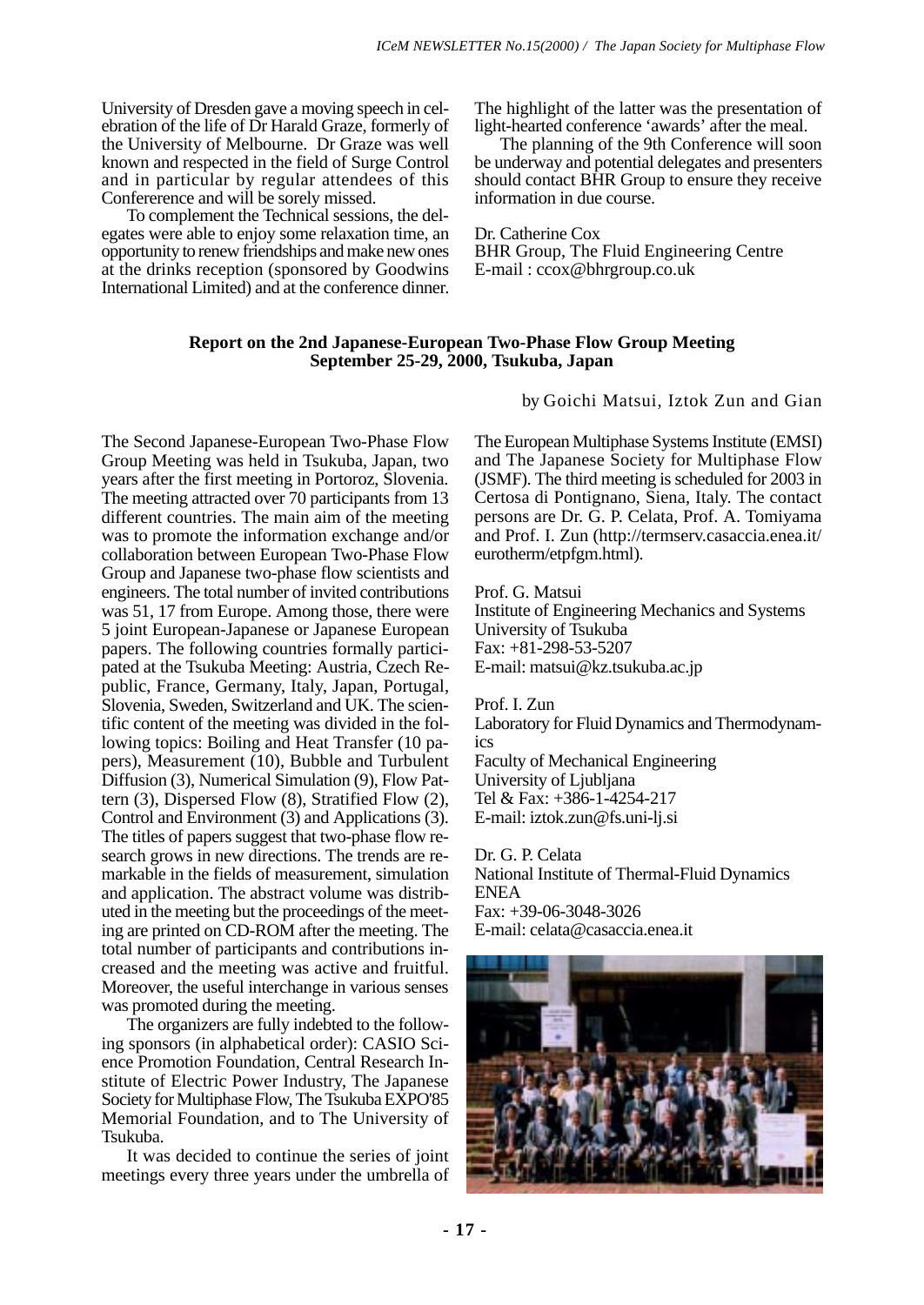#### **Report on ISTP-12, 12th International Symposium on Transport Phenomena Istanbul, TURKEY, July 16-20, 2000**

#### by Ibrahim Dincer

As the Chairman of ISTP-12, I am delighted to write this Conference report.

13 keynote papers and nearly 200 technical papers (including open forum presentations) from over 35 countries contributed to this Symposium. Personally, I feel that this Symposium was a great success, as it brought together researchers from different backgrounds and different countries, all of whom have a common interest in transport phenomena.

I am confident that all keynote speakers and participants found this Symposium a very rewarding experience from a technical and a social standpoint, and benefited from the exchange of ideas, information, problems and solutions with technical experts. The luncheons, banquet, receptions and other exciting social events provided an ample opportunity to interact with the many diverse international attendees. I am also extremely happy that I had an opportunity to show you cordial Turkish hospitality and the stunning natural beauty in Istanbul.

As we are all aware, the efforts required in organizing and holding such a Symposium are extensive. We put a tremendous amount of efforts to realize such a great Symposium. Therefore, I like to highlight the following:

First, I would like to take this opportunity to express my sincere appreciation to Professor We-Jei Yang, President of the Pacific Center of Thermal Fluids-Engineering, and its executive board members for giving me this chance to organize the ISTP-12 first time in Europe, in Istanbul. Second, I greatly appreciate our Organizing Committee Chairman Dr. Ferhat Yardim's excellent job in making local preparations and arrangements under the technical guidance of our Technical Chairmen, Professors Ekrem Ekinci and Hasancan Okutan whose their efforts are higly appreciated. Third, I am very much grateful to Profesor Paul Marto for organizing such a successfull Open Forum with a fruitful and friendly atmosphere. Fourth, my sincere thanks go to our Organizing Committee Members for their help and assistance. Fifth, I would like to register my sincere appreciation to the organizing bodies, the Pacific Center of Thermal Fluids-Engineering, American Society of Mechanical Engineers, King Fahd University of Petroleum and Minerals, and Istanbul Technical University for their encouragement and support. Last, but not least, I acknowledge my gratitude to the ISTP-12 keynote speakers, authors, session chairpersons and attendees whose their contributions and efforts have made this great success possible.

In the meantime, I hope it was a fruitful experience and a pleasant trip for you and everyone arrived back to his/her Country safely. Thank you all once again and I look forward to meeting you, your colleagues and your friends in Victoria for ISTP-13 in July 2002.

Dr. Ibrahim Dincer ISTP-12 Symposium Chairman Associate Professor Department of Mechanical Engineering King Fahd University of Petroleum and Minerals (KFUPM) Box 127, Dhahran 31261, Saudi Arabia Tel: 966-3-860-4497 Fax: 966-3-860-2949 E-mail: idincer@kfupm.edu.sa Http: www.geocities.com/ibrahimdincer

#### **Future Meetings**

Listings include Conference Name, Place, Date and Contact.

| <b>First Asian Particle Technology Symposium (APT)</b><br><b>2000)</b>                                                                                                                                      | <b>Turbulent Heat Transfer III</b><br>Anchorage, Alaska, March 18-23, 2001.<br>http:www.engfnd.org                                                   |
|-------------------------------------------------------------------------------------------------------------------------------------------------------------------------------------------------------------|------------------------------------------------------------------------------------------------------------------------------------------------------|
| Bangkok, Thailand, December 13-15, 2000<br>Prof. Yoshinobu Fukumori<br>E-mail: fukumori@pharm.kobegakuin.ac.jp<br>Dr. Tawatchai Charinpantitkul<br>E-mail: ctawat@pioneer.chula.ac.th<br>Fax: +662-218-6480 | 6th International Congress on Optical Particle Char-<br>acterization<br>Brighton, UK April 2-5, 2001<br>Prof. A.R. Jones<br>Imperial College, London |
| The 26th International Technical Conference on Coal<br><b>Utilization &amp; Fuel Systems</b><br>Sheration Sand Key Clearwater, Florida, USA March<br>5-8, 2001<br>http: www.coaltechnologies.com            | E-mail: $conference@ion.org$<br>Fax: $+44$ 20-7470-4900<br>http://www.iop.org                                                                        |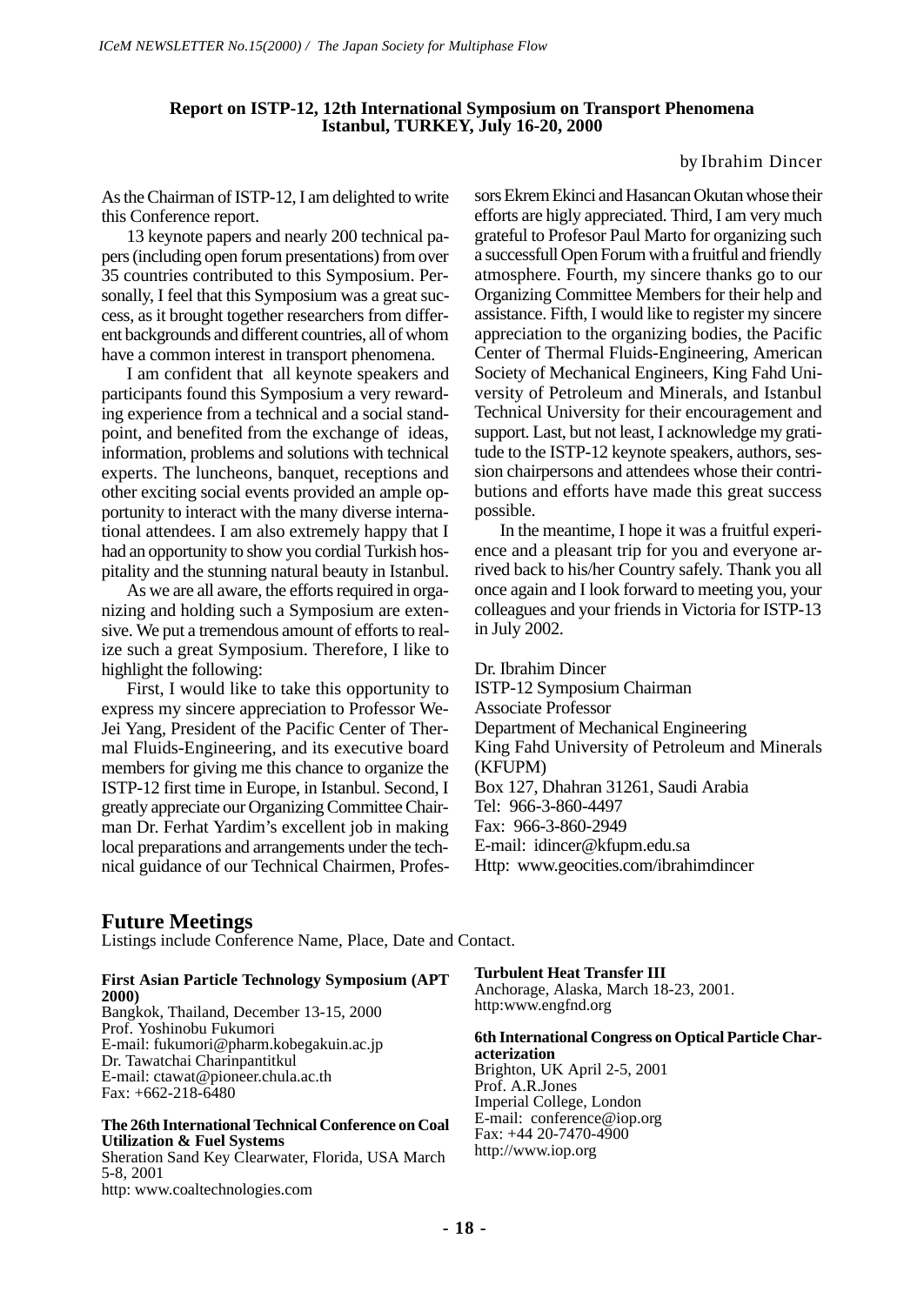#### **Internal Combustion Engine Division of the ASME 2001 SPRING TECHNICAL CONFERENCE**

Philadelphia, Pennsylvania, USA, April 29 - May 2, 2001 Dr. Ismail B. Celik

Mechanical and Aerospace Engineering Department West Virginia University Fax: (304) 293 6689 E-mail: celik@cemr.wvu.edu

#### **4th International Symposium on Mixing in Industrial Processes**

Toulouse, France, May14-16, 2001 E-mail:progep-ismip4@ensigct.fr http://www.univ-inpt.fr/~ISMIP4

#### **2nd ICHMT International Symposium on Advances in Computational Heat**

Palm Cove, Queensland, Australia, May 20-25, 2001. Prof. Graham de Vahl Davis The University of New South Wales Fax: (+61 2) 9663 1222 Email: g.devahldavis@unsw.edu.au http:www.cht01.mech.unsw.edu.au

## **The 10th International Conference on Fluidization**

Bijing, China, May 20-25, 2001 Prof. Mooson Kwauk Fax: +86-10-6255-8065 E-mail: moodon@lcc.icm.ac.cn.

#### **ICMF 2001-New Orleans 4th International Conference on Multiphase Flow**

New Orleans, Louisiana, USA, May 27-June 1, 2001 Prof. E. Michaelides School of Engineering, Tulane University Fax: +1-504-862-8747 E-mail: emichael@mailhost.tcs.tulane.edu http://mail.eng.lsu.edu/icmf2001/

#### **Tenth International Conference on Computational Methods and Experimental Measurements 2001** Alicante, Spain, June  $4 - 6$ , 2001.

http://www.wessex.ac.uk/conferences/2001/CMEM01/

#### **Radiation-2001, Third International Symposium on Radiative Transfer**

Antalya, TURKEY, June 10-15, 2001 Prof. Faruk Arinc Middle East Technical University Fax: +90 312 210 1331 http://ichmt.me.metu.edu.tr/upcoming-meetings/Rad-01/announce.html

#### **Third International Conference on Compact Heat Exchangers and Enhancement Technology for the Process Industries**

Davos, Switzerland, June 10-15, 2001. http://www.engfnd.org

#### **39th European Two-Phase Flow Group Meeting** Aveiro, Portugal, June 17-20, 2001 Prof. A.C. M. Sousa and Prof. J.J.A.Grácio University of Aveiro E-mail: 39etpfgm@mec.ua.pt

#### **CAV 2001 Fourth International Symposium on Cavitation**

Pasedena, California, USA, JUNE 20-23, 2001 Prof. R. E. A. Arndt University of Minnesota E-mail: arndt001@tc.umn.edu Fax: 612 627-4609 Prof. C. E. Brennen California Institute of Technology E-mail:brennen@caltech.edu Fax: 626 568-2719 Prof. S. L. Ceccio University of Michigan E-mail: ceccio@umich.edu Fax: 734 647-3170

#### **Chemical Reactor Engineering 2000: Novel Reactor Engineering for the New Millennium**

Barga, ITALY, June 24-29, 2001 Prof. Franco Berruti University of Saskatchewan Fax:  $+1-306-966-5205$ E-mail: F. Berruti@engr.usask.ca

#### **Second International Symposium on Turbulence and Shear Flow Phenomena** Stockfolm, SWEDEN, June 27-29, 2001 Prof. M. A. Leschziner (QMW,U. London) and Prof. N. Kasagi (Univ. Tokyo) http://www.mech.kth.se/tsfp2

#### **Third International Conference on Compact Heat Exchangers and Enhancement Technology for the Process Industries**

Davos, Switzrland, July 1-6, 2001 Dr. Ramesh K. Shan Harrison Thermal Systems Fax: 716-439-3186 E-mail: rkshah@attglobal.net.

#### **Third International Symposium on Computational Technologies for Fluid/Thermal/Chemical Systems with Industrial Applications in conjunction with the ASME PVP Division Conference**

Atlanta, Georgia, USA, July 22-26, 2001 Dr. Vladimir Kudriavtsev CFD Canada Fax :  $+1-416-441-0803$ E-mail: vkudr@sympatico.ca Prof. Satoyuki Kawano Tohoku University Fax :  $+81-22-217-6979$ E-mail: kawano@ad.mech.tohoku.ac.jp Prof. Chris R. Kleijn Delft University of Technology Fax :  $+31-15-278-2838$ E-mail: crkleijn@klft.tn.tudelft.nl http://www.asme.org/divisions/pvp/index1.htm/ pvp\_home.hmtl.

#### **EPMESC'VIII (EPMESC: Enhancement and Promotion of Computing Methods for Engineering and Science)**

Shanghai, China, July 25-28, 2001 http://www2.sjtu.edu.cn/epmesc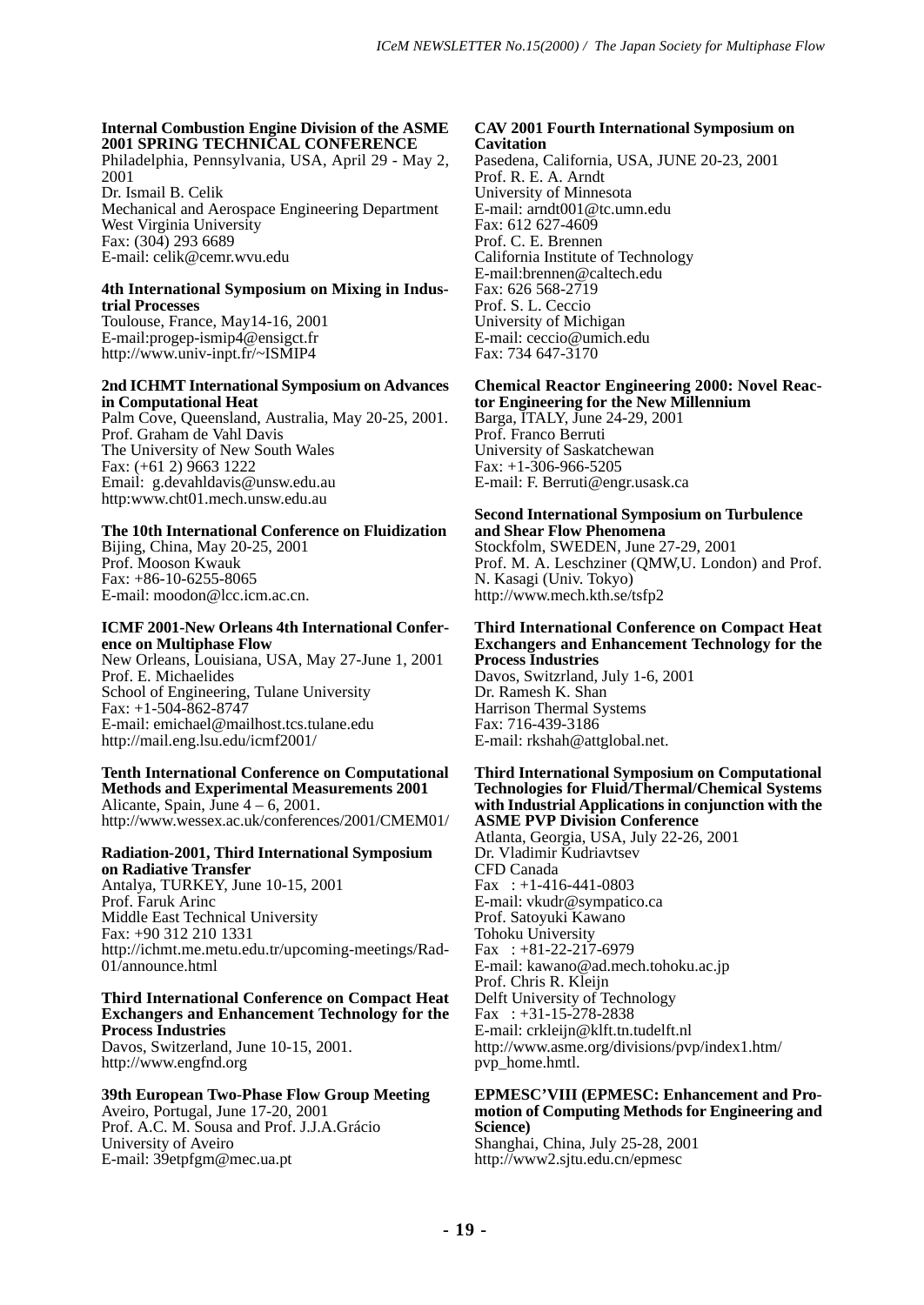#### **5th International Conference on GAS-LIQUID and GAS-LIQUID-SOLID Reactor Engineering**

Melbourne, September 23-27, 2001 (As part of the 6th World Congress of Chemical Engineering) http://www.eng.newcastle.edu.au/cg/GLS5/index.htm

#### **6th World Congress of Chemical Engineering**

Melbourne Australia, September 23-27, 2001 E-mail: chemeng@meetingplanners.com.au http://www.chemengcongress.com

## **5th World Conference on Experimental Heat Trans-**

**fer, Fluid Mechanics and Thermodynamics** Thessaloniki, GREECE, September 24-28, 2001 Dr. G.P. Celata ENEA Casaccia Fax: + 39 06 3048 3026 E-mail: celata@casaccia.enea.it Dr. P. Di Marco University of Pisa Fax: +39 050 569 666 E-mail: p.dimarco@ing.unipi.it

#### **VIM-01, International Symposium on Visualization and Imaging in Transport Phenomena**

Antalya, TURKEY, October 14-19, 2001 Prof. S. Sideman Technion Fax: +972 4 822 4131 E-mail: sam@biomed.technion.ac.il http://ichmt.me.metu.edu.tr/upcoming-meetings/Vim-01/announce.html

#### **2nd International Conference on Computational Heat and Mass Transfer**

Rio de Janeiro, BRAZIL, October 22-26, 2001 Prof. R. Cotta Fax: +55 21 290 6626 E-mail: cotta@serv.com.ufrj.br http://www.lttc.com.ufrj.br/ICHMT/

#### The 7<sup>th</sup> International Conference on Circulating Flu**idized Beds (CFB7)**

Niagara Falls, Canada May 5-8, 2002. http://publish.uwo.ca/~jzhu/cfb7

#### **11th International Symposium on Applications of Laser Technique to Fluid Mechanics**

Lisbon Portugal 8-11 July 2002 Abstract by 15 December 2001 http://in3.dem.ist.utl.pt/lisboa-laser/